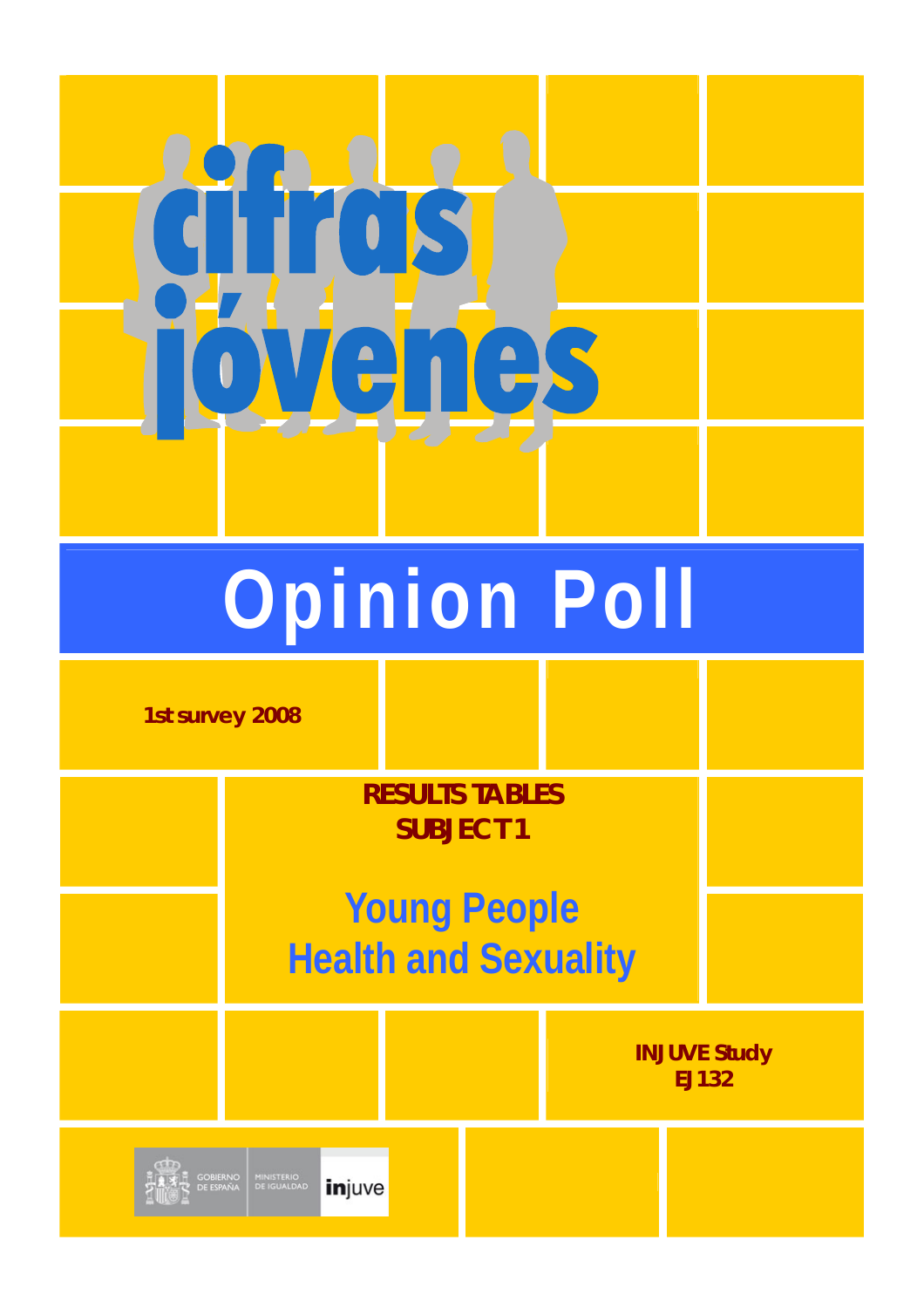The aim of THE BULLETIN "CIFRAS GENTE JOVEN - SONDEO DE OPINIÓN" ("YOUTH FIGURES – OPINION POLL"), is to publish and make known the results of OPINION POLLS and the SITUATION AFFECTING YOUNG PEOPLE that are conducted by INJUVE, with a view to finding out the opinions and attitudes of young people where their own personal situations, their relationships, their aims, their motivations and their life styles are concerned.

> Observatorio de la Juventud en España (Spanish Youth Observatory)

### TECHNICAL CHARACTERISTICS OF THE SAMPLE

# **POLL (1st SURVEY 2008)**

# **SUBJECT: YOUNG PEOPLE, HEALTH AND SEXUALITY**

| <b>Scope</b>              | <b>National</b>                                                                                                                                                                                                                                                                                                                                                                                                                                                                                                                |
|---------------------------|--------------------------------------------------------------------------------------------------------------------------------------------------------------------------------------------------------------------------------------------------------------------------------------------------------------------------------------------------------------------------------------------------------------------------------------------------------------------------------------------------------------------------------|
| <b>Universe</b>           | Spanish residents of both sexes between 15 and 29 years.                                                                                                                                                                                                                                                                                                                                                                                                                                                                       |
|                           | <b>Sample Size</b> 1,442 interviewees                                                                                                                                                                                                                                                                                                                                                                                                                                                                                          |
| <b>Affixation</b>         | Proportional                                                                                                                                                                                                                                                                                                                                                                                                                                                                                                                   |
| <b>Sampling Points</b>    | 177 Boroughs and 46 Provinces                                                                                                                                                                                                                                                                                                                                                                                                                                                                                                  |
| <b>Sampling Procedure</b> | Multi-stage, stratified into clusters, with selection of the primary sampling units<br>(Boroughs) and the secondary units (sections) with probability proportional to<br>their size, and the final units (individual) through random routes and sex and age<br>groups.<br>The strata were formed by the intersection of the 17 Autonomous Regions with<br>the habitat size, divided into 7 categories: less than or 2,000 inhabitants; from<br>2.001 to 10,000; from 10,001 to 50,000; from 50,001 to 100,000; from 100,001 to |
|                           | 400,000; from 400,001 to 1.000,000, and more than 1,000,000 inhabitants.<br>The questionnaires were applied by means of personal interviews at the targets'<br>homes.                                                                                                                                                                                                                                                                                                                                                          |
| <b>Sample Error</b>       | In a simple random sample, with a reliability level of 95.5% (two sigmas) and $P =$<br>Q, the actual sample error is $\pm 2.61$ %.                                                                                                                                                                                                                                                                                                                                                                                             |
|                           | <b>Survey Date</b> From 14th to 21st February 2008                                                                                                                                                                                                                                                                                                                                                                                                                                                                             |
|                           | Field Work: Centro de Investigaciones Sociológicas (CIS)<br>(Centre of Sociological Research (CIS))                                                                                                                                                                                                                                                                                                                                                                                                                            |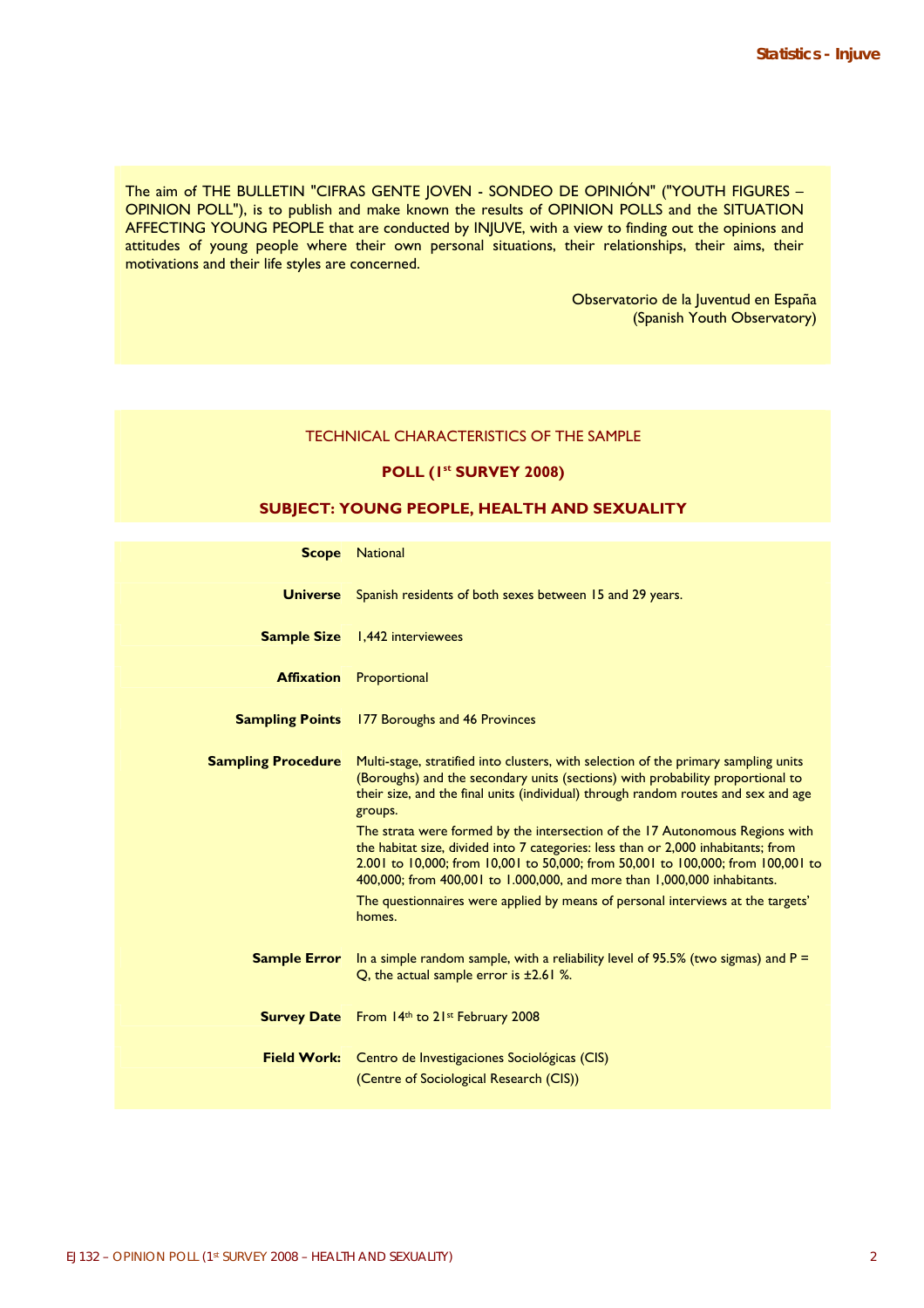# **SUBJECT MATTER: YOUNG PEOPLE AND SEXUALITY**

- Evaluating the state of health
- Visits to the doctor's surgery over the last year
- Medical service used
- Approximate weight in Kg.
- Height in cm.
- Personal perception of physical appearance
- Monitoring diet
- Reason for going on a diet
- Factors that most affect the body image
- Number of days per week that they wash their hair, take a shower or have a bath
- Number of times per day that they brush their teeth
- Number of hours sleep on working days and at weekends
- Assessment of current physical fitness
- Physical exercise done in spare time
- Experience with full sexual relations
- Age at which they had their first sexual relations
- Frequency with which they usually have sexual relations
- Ease with which they can have a condom available when they have sexual relations
- Number of times that they used a condom in the last three sexual relations that they have had

# **SOCIODEMOGRAPHIC VARIABLES**

- Political ideology
- Nationality and year they arrived in Spain
- Marital status, living together
- Place where they usually live
- **Occupation**
- **Religion**
- Primary school that they went to
- Level of qualifications
- Person who brings most income into the home
- For that person when it is not the young person in question: occupation, professional situation, occupational relationship of the salary earner and the activity of the company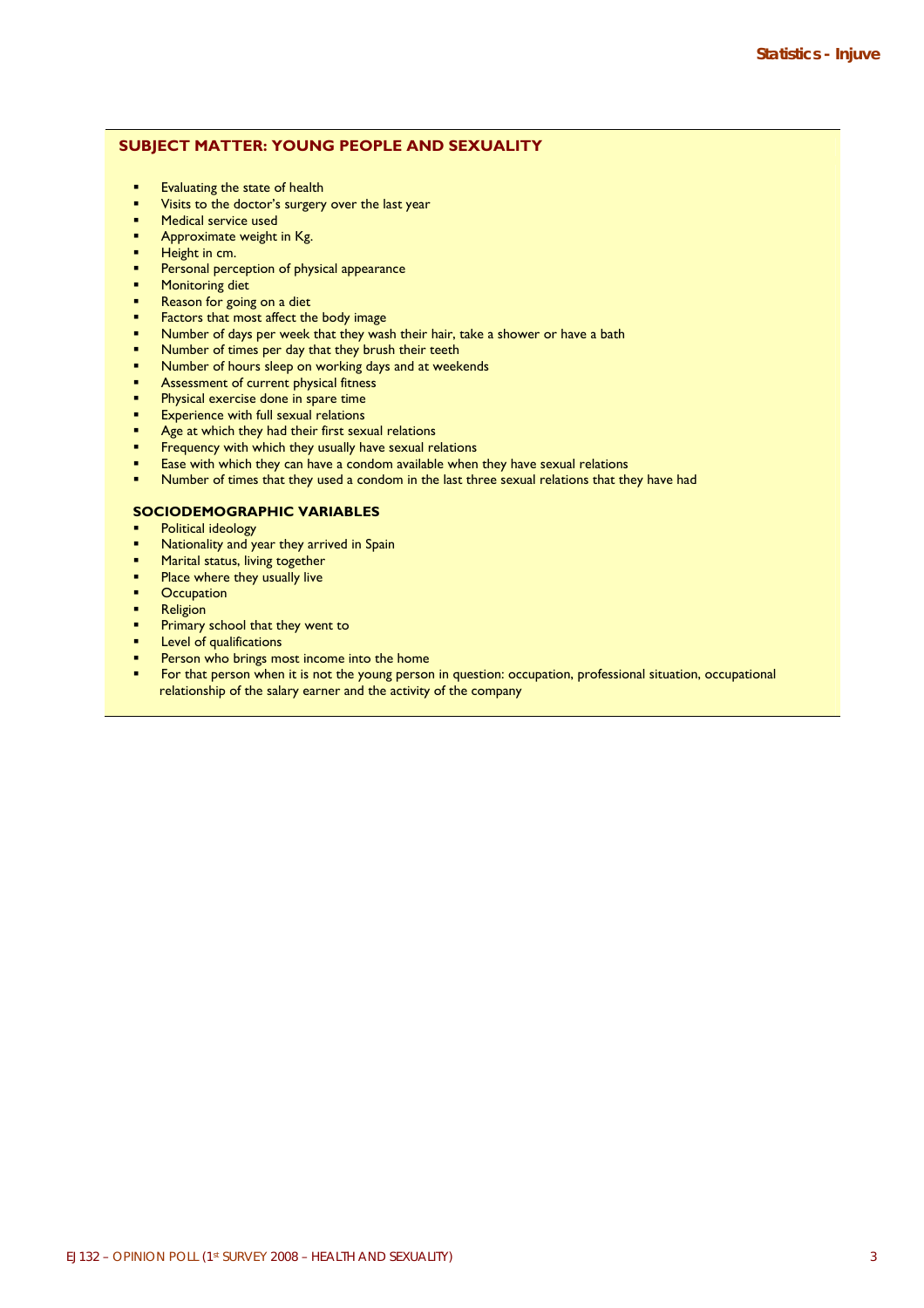**Statistics - Injuve** 

# **Results by SEX AND AGE GROUPS**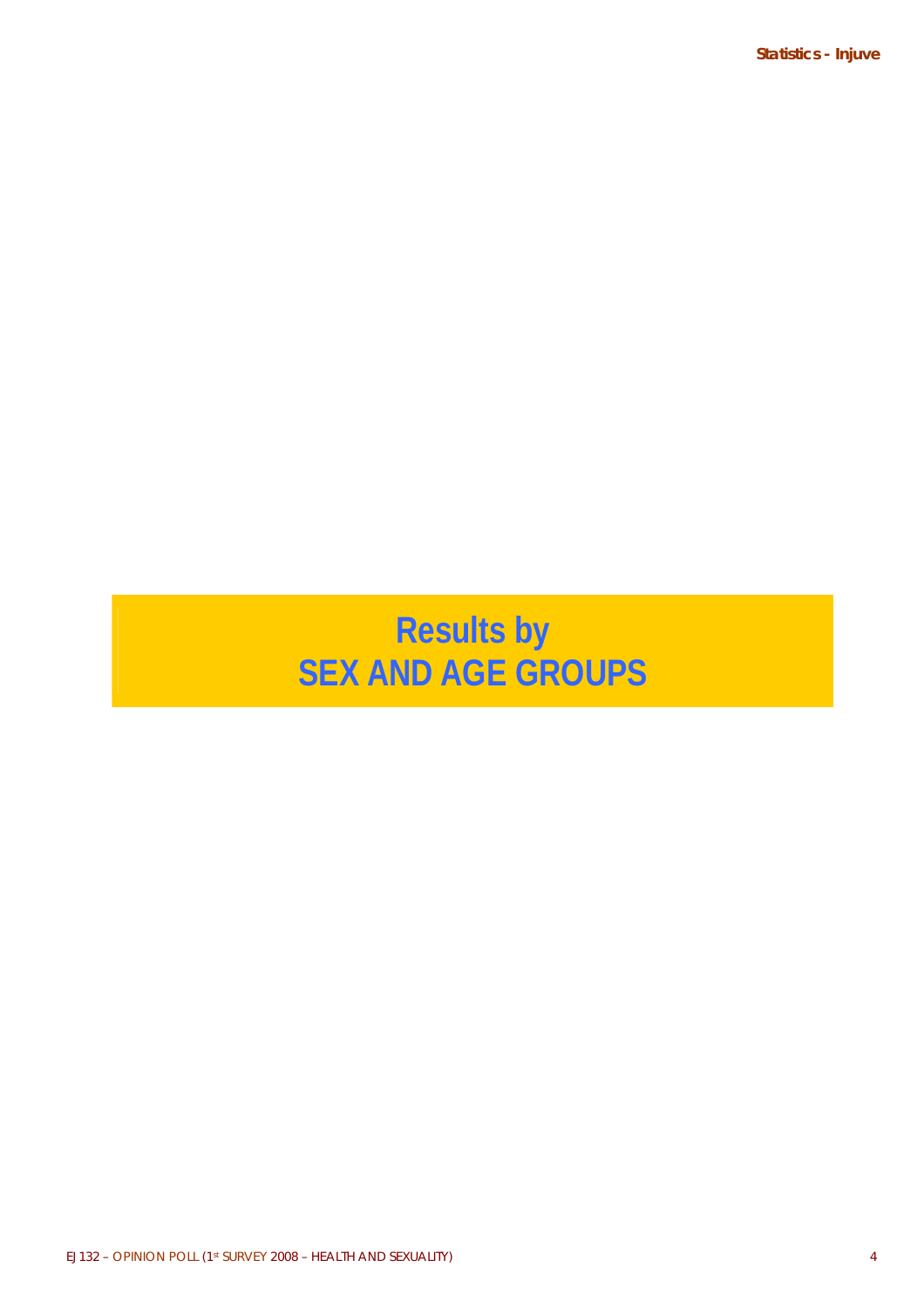# **HEALTH AND SEXUALITY**

# **13. Let's change the subject. In the last 12 months ... How would you describe your health?**

|              |        | Sex    |        | Age Groups (3) |        |        |
|--------------|--------|--------|--------|----------------|--------|--------|
|              | Total  | Male   | Female | $15 - 19$      | 20-24  | 25-29  |
| BASE (N:)    | (1442) | (741)  | (701)  | (375)          | (470)  | (597)  |
| Very good    | 26.0%  | 27.0%  | 25.0%  | 32.0%          | 23.6%  | 24.1%  |
| Good         | 57.7%  | 59.6%  | 55.6%  | 54.9%          | 59.4%  | 58.1%  |
| Average      | 14.6%  | 11.9%  | 17.5%  | 12.5%          | 15.7%  | 15.1%  |
| Poor         | 1.3%   | 1.1%   | 1.6%   | .3%            | 1.1%   | 2.2%   |
| Very poor    | .2%    | .3%    | .1%    | .3%            |        | .3%    |
| No Answer    | .1%    | .1%    | .1%    |                | .2%    | .2%    |
| <b>TOTAL</b> | 100.0% | 100.0% | 100.0% | 100.0%         | 100.0% | 100.0% |

Base: Young people as a whole

# **14. Have you been to the doctor or a health service in the last year?**

|                |        |        | <b>Sex</b> | Age Groups (3) |        |        |  |  |
|----------------|--------|--------|------------|----------------|--------|--------|--|--|
|                | Total  | Male   | Female     | 15-19          | 20-24  | 25-29  |  |  |
| BASE (N:)      | (1442) | (741)  | (701)      | (375)          | (470)  | (597)  |  |  |
| Yes            | 73.4%  | 66.4%  | 80.9%      | 75.5%          | 70.6%  | 74.4%  |  |  |
| N <sub>o</sub> | 26.5%  | 33.5%  | 19.1%      | 24.5%          | 29.4%  | 25.5%  |  |  |
| No Answer      | $.1\%$ | .1%    |            |                |        | .2%    |  |  |
| <b>TOTAL</b>   | 100.0% | 100.0% | 100.0%     | 100.0%         | 100.0% | 100.0% |  |  |

Base: Young people as a whole

# **14a. Which doctor or a health service did you visit last time?**

|                                                     |        |        | Sex    |        | Age Groups (3) |        |
|-----------------------------------------------------|--------|--------|--------|--------|----------------|--------|
|                                                     | Total  | Male   | Female | 15-19  | 20-24          | 25-29  |
| BASE (N:)                                           | (1059) | (492)  | (567)  | (283)  | (332)          | (444)  |
| General practitioner, family doctor                 | 62.3%  | 61.0%  | 63.5%  | 68.6%  | 61.7%          | 58.8%  |
| Specialist doctor                                   | 23.3%  | 22.6%  | 24.0%  | 17.3%  | 21.4%          | 28.6%  |
| Emergency                                           | 7.3%   | 8.5%   | 6.2%   | 7.8%   | 7.8%           | 6.5%   |
| Alternative medicine (acupuncture, homeopath, etc.) | .5%    | $.6\%$ | .4%    | .4%    | .9%            | $.2\%$ |
| Family Planning Clinic                              | .5%    |        | .9%    |        | .3%            | .9%    |
| Dentist                                             | 4.8%   | 5.5%   | 4.2%   | 5.7%   | 6.0%           | 3.4%   |
| Other answers                                       | 1.0%   | 1.6%   | .5%    |        | 1.5%           | 1.4%   |
| No Answer                                           | .3%    | .2%    | .4%    | .4%    | .3%            | $.2\%$ |
| <b>TOTAL</b>                                        | 100.0% | 100.0% | 100.0% | 100.0% | 100.0%         | 100.0% |

Base: Those who have been to the doctor or the health service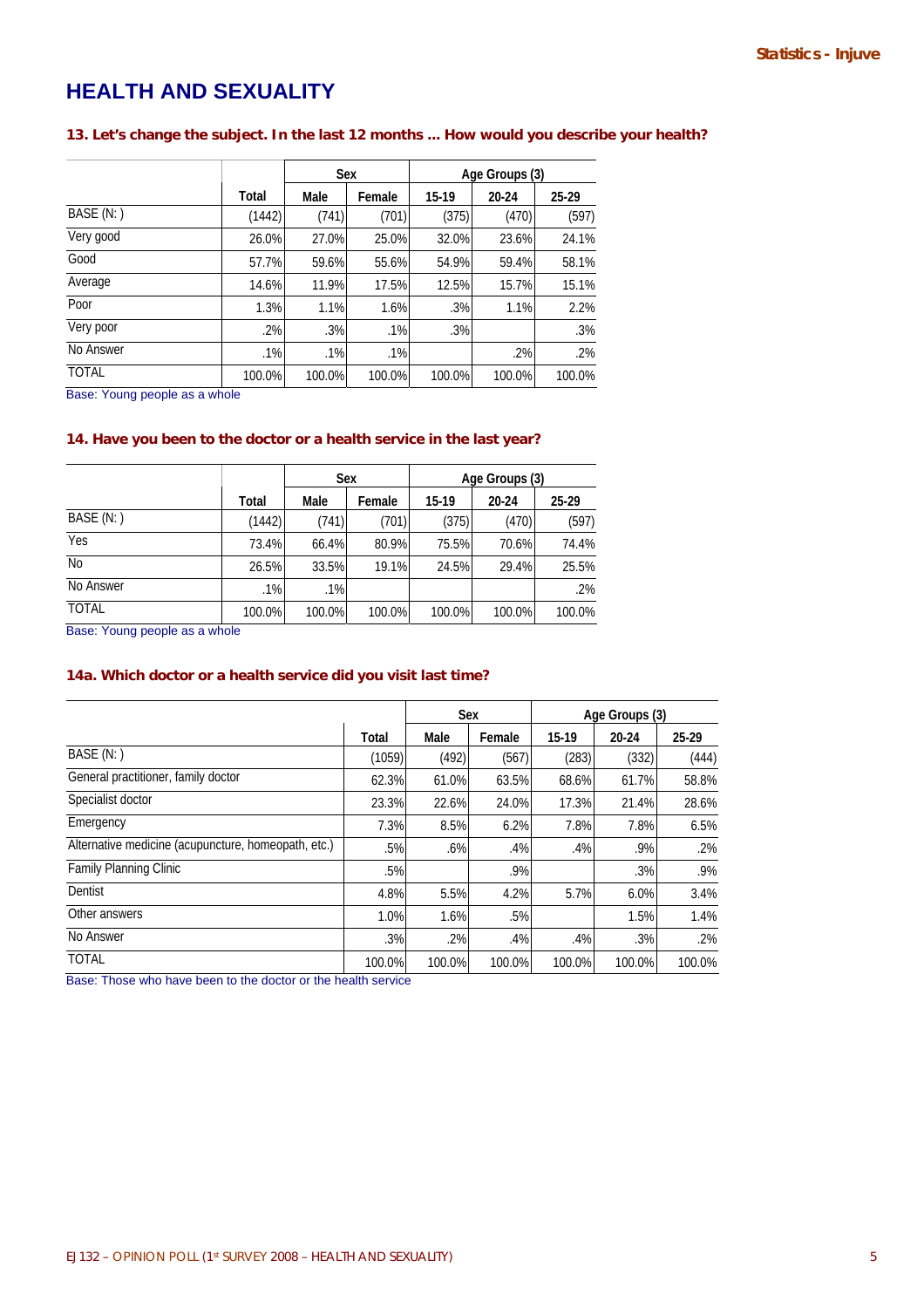# **15. Approximately how much do you weigh?**

|                          |        |        | Sex    |        | Age Groups (3) |        |
|--------------------------|--------|--------|--------|--------|----------------|--------|
|                          | Total  | Male   | Female | 15-19  | 20-24          | 25-29  |
| BASE (N:)                | (1442) | (741)  | (701)  | (375)  | (470)          | (597)  |
| Up to 55 Kg              | 18.9%  | 3.0%   | 35.7%  | 28.3%  | 17.4%          | 14.1%  |
| From 56 to 62 kg         | 20.4%  | 9.7%   | 31.7%  | 21.9%  | 20.6%          | 19.3%  |
| From 63 to 69 Kg         | 16.0%  | 16.3%  | 15.5%  | 14.9%  | 16.6%          | 16.1%  |
| From 70 to 78 Kg         | 22.8%  | 35.9%  | 9.0%   | 17.3%  | 24.7%          | 24.8%  |
| 79 Kg or more            | 19.1%  | 32.4%  | 5.0%   | 12.3%  | 18.3%          | 24.0%  |
| I Don't Know / No Answer | 2.9%   | 2.7%   | 3.1%   | 5.3%   | 2.3%           | 1.8%   |
| <b>TOTAL</b>             | 100.0% | 100.0% | 100.0% | 100.0% | 100.0%         | 100.0% |
| Valid                    | (1400) | (721)  | (679)  | (355)  | (459)          | (586)  |
| Mean in Kg               | 67.5   | 74.9   | 59.7   | 63.5   | 67.9           | 69.7   |
| Standard deviation       | 13.5   | 12.1   | 9.9    | 12.4   | 13.7           | 13.3   |

Base: Young people as a whole

## **15a. And how tall are you?**

|                          |        | Sex    |        |           | Age Groups (3) |        |
|--------------------------|--------|--------|--------|-----------|----------------|--------|
|                          | Total  | Male   | Female | $15 - 19$ | 20-24          | 25.29  |
| BASE (N:)                | (1442) | (741)  | (701)  | (375)     | (470)          | (597)  |
| Up to 161 cm             | 18.8%  | 3.6%   | 34.8%  | 21.1%     | 17.7%          | 18.3%  |
| From 162 to 166 cm       | 19.5%  | 6.2%   | 33.5%  | 21.1%     | 21.9%          | 16.6%  |
| From 167 to 171 cm       | 19.8%  | 18.4%  | 21.3%  | 20.3%     | 18.9%          | 20.1%  |
| From 172 to 178 cm       | 21.5%  | 34.3%  | 8.0%   | 17.6%     | 21.7%          | 23.8%  |
| 179 cm or more           | 18.6%  | 35.9%  | .3%    | 16.5%     | 18.1%          | 20.3%  |
| I Don't Know / No Answer | 1.9%   | 1.6%   | 2.1%   | 3.5%      | 1.7%           | 1.0%   |
| <b>TOTAL</b>             | 100.0% | 100.0% | 100.0% | 100.0%    | 100.0%         | 100.0% |
| Valid                    | (1415) | (729)  | (686)  | (362)     | (462)          | (591)  |
| Mean in cm               | 169.9  | 175.8  | 163.5  | 169.0     | 169.8          | 170.4  |
| Standard deviation       | 9.2    | 7.8    | 5.8    | 8.8       | 9.5            | 9.2    |

Base: Young people as a whole

# **Body Mass Index (BMI)**

**(BMI = Kg / m2)** 

|                                 |        | Sex    |        |        | Age Groups (3) |        |  |
|---------------------------------|--------|--------|--------|--------|----------------|--------|--|
|                                 | Total  | Male   | Female | 15-19  | 20-24          | 25-29  |  |
| BASE (N:)                       | (1388) | (716)  | (672)  | (348)  | (455)          | (585)  |  |
| (Insufficient weight)<br>< 18.5 | 4.8%   | 1.3%   | 8.5%   | 8.9%   | 3.7%           | 3.1%   |  |
| 18.5-24.9 (Normal weight)       | 68.3%  | 62.7%  | 74.3%  | 75.3%  | 69.2%          | 63.4%  |  |
| (Overweight)<br>25-29.9         | 22.3%  | 30.7%  | 13.4%  | 12.6%  | 20.4%          | 29.6%  |  |
| 30 or more (Obesity)            | 4.6%   | 5.3%   | 3.9%   | 3.2%   | 6.6%           | 3.9%   |  |
| <b>TOTAL</b>                    | 100.0% | 100.0% | 100.0% | 100.0% | 100.0%         | 100.0% |  |
| Valid                           | (1388) | (716)  | (672)  | (348)  | (455)          | (585)  |  |
| Average                         | 23.3   | 24.2   | 22.4   | 22.2   | 23.4           | 23.9   |  |
| Standard deviation              | 3.6    | 3.3    | 3.6    | 3.6    | 3.7            | 3.3    |  |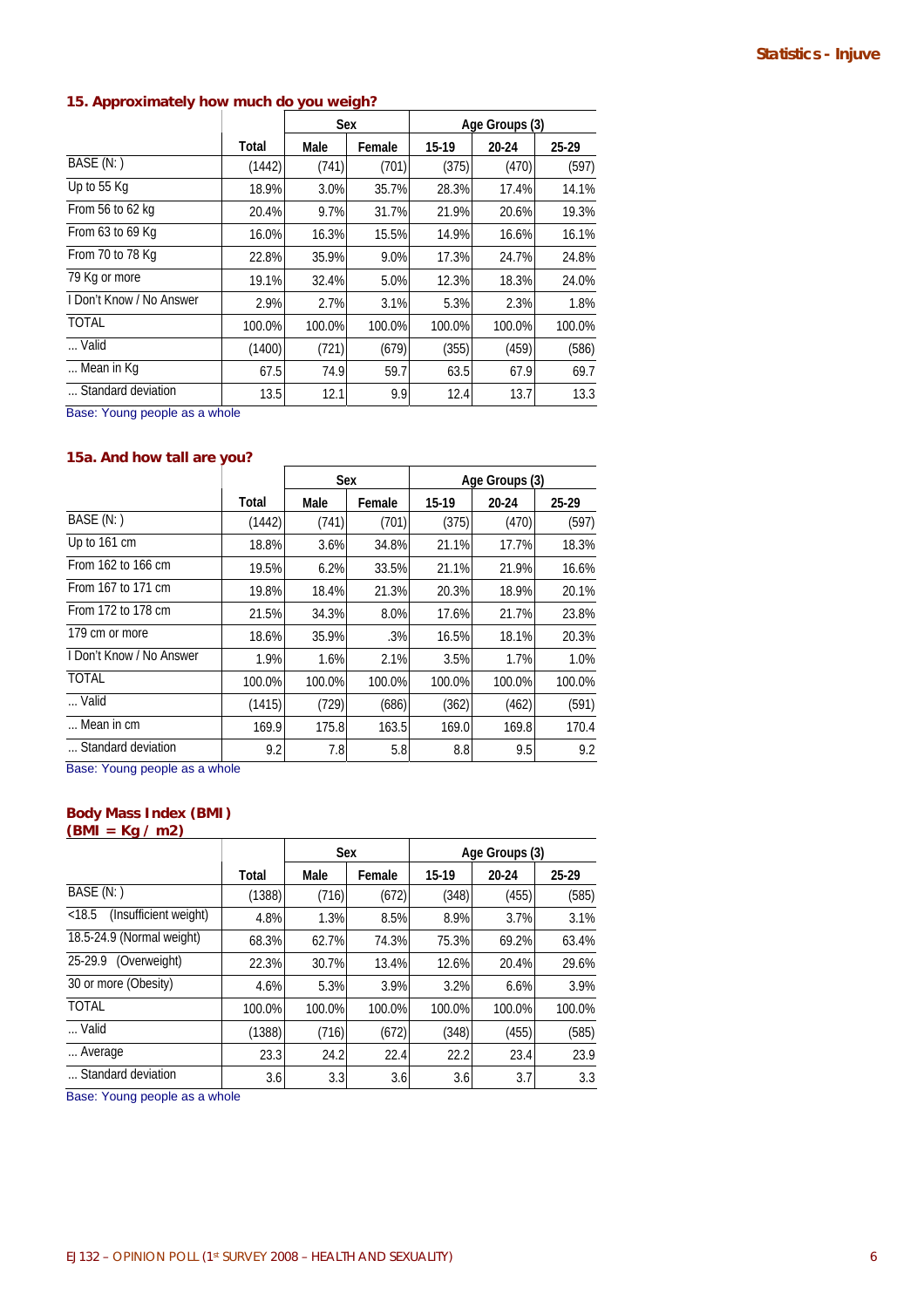# **16. How do you view yourself?**

|                       |        | Sex    |        |        | Age Groups (3) |        |  |
|-----------------------|--------|--------|--------|--------|----------------|--------|--|
|                       | Total  | Female | 15-19  | 20-24  | $25 - 29$      | Male   |  |
| BASE (N:)             | (1442) | (741)  | (701)  | (375)  | (470)          | (597)  |  |
| As a very thin person | 1.0%   | 1.2%   | .9%    | .8%    | $.9\%$         | 1.3%   |  |
| As a thin person      | 13.4%  | 15.0%  | 11.7%  | 16.5%  | 14.7%          | 10.4%  |  |
| As a normal person    | 73.9%  | 74.9%  | 72.8%  | 72.3%  | 72.8%          | 75.7%  |  |
| As a fat person       | 10.7%  | 8.5%   | 13.0%  | 9.9%   | 11.1%          | 10.9%  |  |
| As a very fat person  | .6%    | $.1\%$ | 1.0%   | .3%    | .4%            | $.8\%$ |  |
| No Answer             | .5%    | .3%    | $.7\%$ | .3%    | .2%            | $.8\%$ |  |
| <b>TOTAL</b>          | 100.0% | 100.0% | 100.0% | 100.0% | 100.0%         | 100.0% |  |

Base: Young people as a whole

# **17. Are you on any kind of diet or eating special food?**

|              |        | Sex    |        | Age Groups (3) |        |        |  |
|--------------|--------|--------|--------|----------------|--------|--------|--|
|              | Total  | Male   | Female | 15-19          | 20-24  | 25 29  |  |
| BASE (N:)    | (1442) | (741)  | (701)  | (375)          | (470)  | (597)  |  |
| Yes          | 11.7%  | 10.3%  | 13.1%  | 8.8%           | 13.0%  | 12.4%  |  |
| <b>No</b>    | 88.1%  | 89.5%  | 86.6%  | 90.7%          | 86.8%  | 87.4%  |  |
| No Answer    | .3%    | .3%    | $.3\%$ | .5%            | .2%    | $.2\%$ |  |
| <b>TOTAL</b> | 100.0% | 100.0% | 100.0% | 100.0%         | 100.0% | 100.0% |  |

Base: Young people as a whole

# **17a. What is the main reason for you being on a diet or eating special food?**

|                                          |        |        | Sex    |           | Age Groups (3) |        |
|------------------------------------------|--------|--------|--------|-----------|----------------|--------|
|                                          | Total  | Male   | Female | $15 - 19$ | 20-24          | 25-29  |
| BASE (N: )                               | (168)  | (76)   | (92)   | (33)      | (61)           | (74)   |
| For health reasons                       | 20.2%  | 28.9%  | 13.0%  | 18.2%     | 23.0%          | 18.9%  |
| Because I am overweight and want to slim | 35.7%  | 19.7%  | 48.9%  | 57.6%     | 32.8%          | 28.4%  |
| Because I like to keep fit               | 35.1%  | 39.5%  | 31.5%  | 15.2%     | 37.7%          | 41.9%  |
| Other answers                            | 7.7%   | 10.5%  | 5.4%   | 6.1%      | 6.6%           | 9.5%   |
| No Answer                                | 1.2%   | 1.3%   | 1.1%   | 3.0%      |                | 1.4%   |
| <b>TOTAL</b>                             | 100.0% | 100.0% | 100.0% | 100.0%    | 100.0%         | 100.0% |

Base: Those who are on a diet or eating special food

# **18. Who do you think has the greatest influence over your body image?**

|                      |        | Sex    |        | Age Groups (3) |        |        |  |
|----------------------|--------|--------|--------|----------------|--------|--------|--|
|                      | Total  | Male   | Female | 15-19          | 20-24  | 25-29  |  |
| BASE (N:)            | (1442) | (741)  | (701)  | (375)          | (470)  | (597)  |  |
| The family           | 10.3%  | 11.1%  | 9.6%   | 11.5%          | 9.8%   | 10.1%  |  |
| Your friends         | 10.2%  | 11.7%  | 8.6%   | 16.8%          | 10.2%  | 6.0%   |  |
| Your own convictions | 57.0%  | 55.9%  | 58.2%  | 52.8%          | 59.6%  | 57.6%  |  |
| The mass media       | 13.0%  | 9.4%   | 16.7%  | 11.5%          | 11.7%  | 14.9%  |  |
| Other answers        | 2.1%   | 2.3%   | 1.9%   |                | 2.8%   | 2.8%   |  |
| Everybody            | .6%    | .7%    | $.6\%$ | 1.3%           | $.6\%$ | $.2\%$ |  |
| Nobody               | 2.8%   | 3.9%   | 1.6%   | 2.7%           | 2.1%   | 3.4%   |  |
| I don't know         | 3.0%   | 3.6%   | 2.3%   | 3.2%           | 2.3%   | 3.4%   |  |
| No Answer            | 1.0%   | 1.3%   | .7%    | .3%            | .9%    | 1.7%   |  |
| <b>TOTAL</b>         | 100.0% | 100.0% | 100.0% | 100.0%         | 100.0% | 100.0% |  |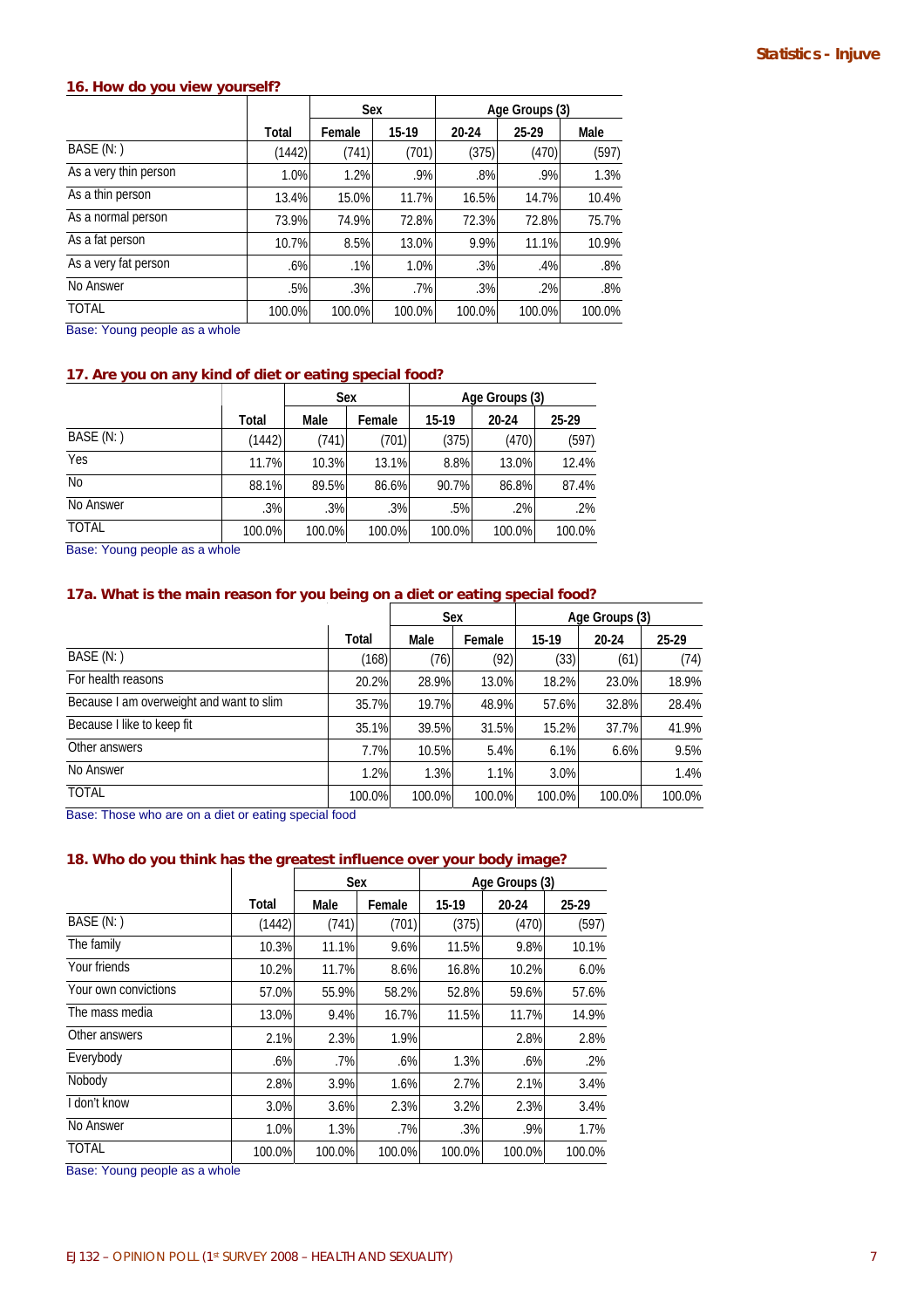## **We are now going to talk about certain hygiene habits 19. Could you tell me .... How many times a week do you wash your hair?**

|                    |        | Sex    |        | Age Groups (3) |        |        |  |
|--------------------|--------|--------|--------|----------------|--------|--------|--|
|                    | Total  | Male   | Female | 15-19          | 20-24  | 25-29  |  |
| BASE (N:)          | (1442) | (741)  | (701)  | (375)          | (470)  | (597)  |  |
| From 1 to 2 days   | 8.0%   | 5.5%   | 10.6%  | 6.1%           | 6.2%   | 10.6%  |  |
| From 3 to 4 days   | 38.3%  | 19.8%  | 57.9%  | 39.7%          | 39.1%  | 36.9%  |  |
| From 5 to 6 days   | 8.5%   | 8.4%   | 8.6%   | 10.4%          | 8.7%   | 7.0%   |  |
| Every day          | 45.0%  | 65.9%  | 23.0%  | 43.7%          | 45.7%  | 45.2%  |  |
| No Answer          | .2%    | .4%    |        |                | $.2\%$ | .3%    |  |
| TOTAL              | 100.0% | 100.0% | 100.0% | 100.0%         | 100.0% | 100.0% |  |
| Valid              | (1439) | (738)  | (701)  | (375)          | (469)  | (595)  |  |
| Mean in days       | 5.1    | 5.9    | 4.3    | 5.1            | 5.2    | 5.0    |  |
| Standard deviation | 1.9    | 1.7    | 1.7    | 1.8            | 1.9    | 2.0    |  |

Base: Young people as a whole

# **19a. And how many times a week do you take a shower or have a bath?**

|                    |                      | <b>Sex</b> |        | Age Groups (3) |        |        |
|--------------------|----------------------|------------|--------|----------------|--------|--------|
|                    | Total                | Male       | Female | 15-19          | 20-24  | 25-29  |
| BASE (N:)          | (1442)               | (741)      | (701)  | (375)          | (470)  | (597)  |
| From 1 a 2 days    | 1.7%                 | 2.4%       | .9%    | 2.4%           | .9%    | 1.8%   |
| From 3 a 4 days    | 10.3%                | 10.0%      | 10.6%  | 14.9%          | 10.6%  | 7.0%   |
| From 5 a 6 days    | 8.9%                 | 10.5%      | 7.3%   | 9.6%           | 8.3%   | 9.0%   |
| Every day          | 79.0%                | 76.8%      | 81.3%  | 73.1%          | 80.0%  | 81.9%  |
| No Answer          | .1%                  | .3%        |        |                | .2%    | $.2\%$ |
| <b>TOTAL</b>       | 100.0%               | 100.0%     | 100.0% | 100.0%         | 100.0% | 100.0% |
| Valid              | (1440)               | (739)      | (701)  | (375)          | (469)  | (596)  |
| Mean in days       | 6.4                  | 6.4        | 6.5    | 6.2            | 6.5    | 6.5    |
| Standard deviation | 1.2<br>$\sim$ $\sim$ | 1.3        | 1.2    | 1.4            | 1.2    | 1.2    |

Base: Young people as a whole

## **19b. And how many times a day do you brush your teeth?**

|                          |        |        | <b>Sex</b> | Age Groups (3) |        |        |
|--------------------------|--------|--------|------------|----------------|--------|--------|
|                          | Total  | Male   | Female     | 15-19          | 20-24  | 25-29  |
| BASE (N:)                | (1442) | (741)  | (701)      | (375)          | (470)  | (597)  |
| Never                    | 3.3%   | 4.9%   | 1.6%       | 5.1%           | 3.8%   | 1.7%   |
| Once                     | 22.1%  | 30.5%  | 13.3%      | 23.5%          | 21.9%  | 21.4%  |
| Twice                    | 37.5%  | 36.4%  | 38.7%      | 38.1%          | 38.5%  | 36.3%  |
| Three times              | 31.9%  | 24.6%  | 39.7%      | 29.9%          | 30.0%  | 34.7%  |
| Our times or more        | 4.2%   | 2.4%   | 6.1%       | 2.4%           | 4.9%   | 4.9%   |
| I Don't Know / No Answer | 1.0%   | 1.2%   | .7%        | 1.1%           | .9%    | 1.0%   |
| <b>TOTAL</b>             | 100.0% | 100.0% | 100.0%     | 100.0%         | 100.0% | 100.0% |
| Valid                    | (1429) | (732)  | (697)      | (371)          | (466)  | (592)  |
| Mean (times)             | 2.1    | 1.9    | 2.4        | 2.0            | 2.1    | 2.2    |
| Standard deviation       | 1.0    | .9     | .9         | .9             | 1.0    | .9     |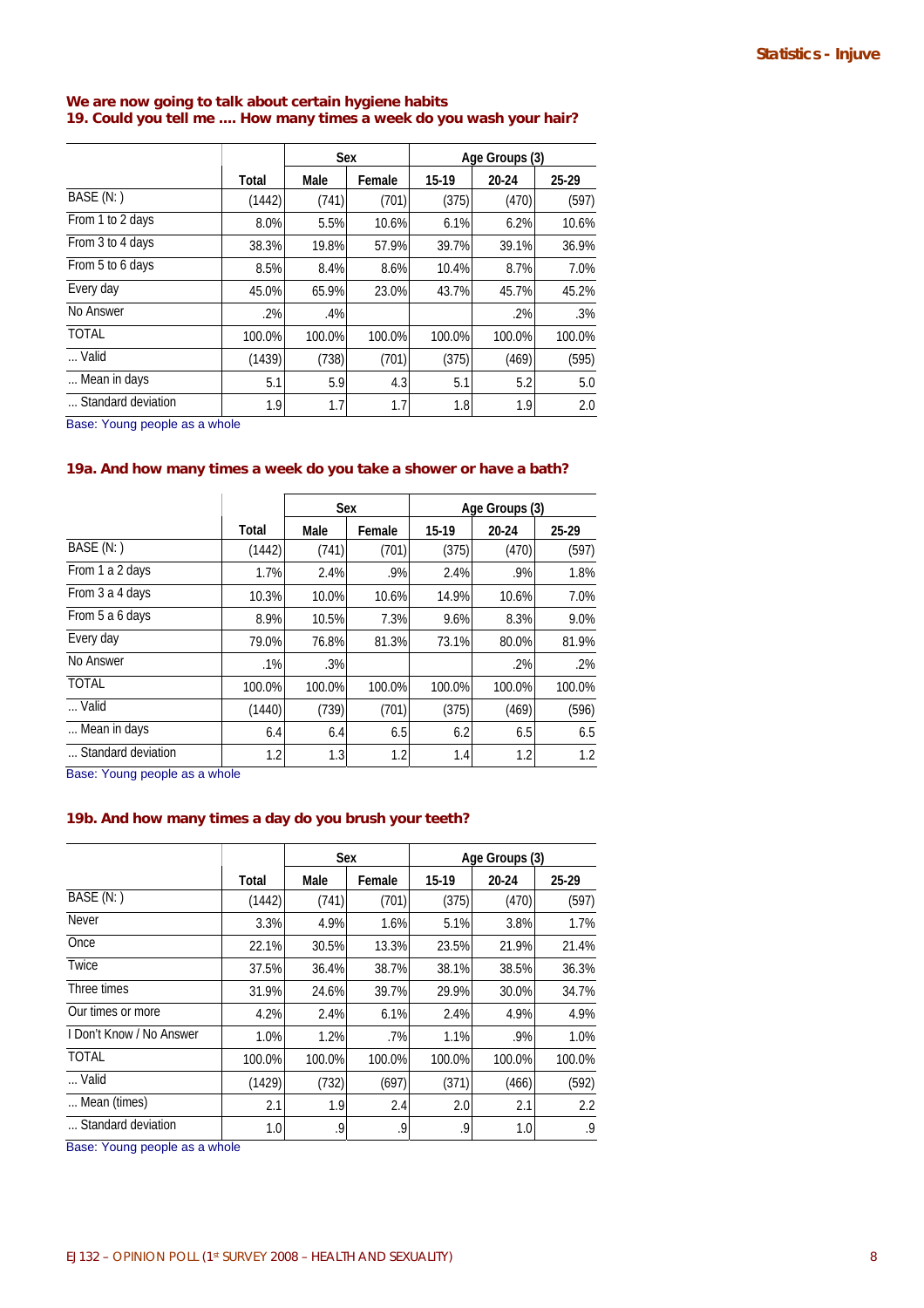**20. Changing the subject. Forget about holidays for the moment and think about a normal time of year. Could you tell me ... How many hours do you sleep on average on a normal working day?** 

|                          |        | <b>Sex</b> |        | Age Groups (3) |        |        |
|--------------------------|--------|------------|--------|----------------|--------|--------|
|                          | Total  | Male       | Female | 15-19          | 20-24  | 25-29  |
| BASE (N:)                | (1442) | (741)      | (701)  | (375)          | (470)  | (597)  |
| Less than 7 hours        | 18.9%  | 19.6%      | 18.1%  | 11.7%          | 18.1%  | 24.0%  |
| 7 hours                  | 32.5%  | 37.1%      | 27.7%  | 24.0%          | 34.9%  | 36.0%  |
| 8 hours                  | 35.8%  | 31.8%      | 39.9%  | 42.9%          | 35.1%  | 31.8%  |
| More than 8 hours        | 11.9%  | 10.5%      | 13.4%  | 20.5%          | 10.6%  | 7.5%   |
| I Don't Know / No Answer | .9%    | .9%        | $.9\%$ | .8%            | 1.3%   | $.7\%$ |
| <b>TOTAL</b>             | 100.0% | 100.0%     | 100.0% | 100.0%         | 100.0% | 100.0% |
| Valid                    | (1429) | (734)      | (695)  | (372)          | (464)  | (593)  |
| Mean in hours            | 7.4    | 7.3        | 7.5    | 7.8            | 7.4    | 7.2    |
| Standard deviation       | 1.2    | 1.1        | 1.2    | 1.2            | 1.1    | 1.1    |

Base: Young people as a whole

# **20a. And at the weekends?**

|                          |            | <b>Sex</b> |        | Age Groups (3) |        |        |
|--------------------------|------------|------------|--------|----------------|--------|--------|
|                          | Total      | Male       | Female | $15 - 19$      | 20-24  | 25 29  |
| BASE (N:)                | (1442)     | (741)      | (701)  | (375)          | (470)  | (597)  |
| Less than 8 hours        | 22.8%      | 24.3%      | 21.3%  | 16.5%          | 25.1%  | 25.0%  |
| 8 hours                  | 24.5%      | 25.2%      | 23.8%  | 16.3%          | 24.7%  | 29.6%  |
| 9 hours                  | 18.9%      | 18.4%      | 19.5%  | 19.2%          | 17.2%  | 20.1%  |
| More than 9 hours        | 32.5%      | 30.6%      | 34.5%  | 46.9%          | 31.3%  | 24.5%  |
| I Don't Know / No Answer | 1.2%       | 1.5%       | .9%    | 1.1%           | 1.7%   | $.8\%$ |
| <b>TOTAL</b>             | 100.0%     | 100.0%     | 100.0% | 100.0%         | 100.0% | 100.0% |
| Valid                    | (1425)     | (730)      | (695)  | (371)          | (462)  | (592)  |
| Mean in hours            | 8.6        | 8.5        | 8.7    | 9.1            | 8.4    | 8.4    |
| Standard deviation       | 1.8<br>. . | 1.8        | 1.8    | 1.8            | 2.0    | 1.6    |

Base: Young people as a whole

# **21. How would you describe your fitness at the moment?**

|              |        | <b>Sex</b> |        | Age Groups (3) |        |        |
|--------------|--------|------------|--------|----------------|--------|--------|
|              | Total  | Male       | Female | 15-19          | 20-24  | 25-29  |
| BASE (N:)    | (1442) | (741)      | (701)  | (375)          | (470)  | (597)  |
| Excellent    | 7.7%   | 10.0%      | 5.3%   | 8.3%           | 7.9%   | 7.2%   |
| Good         | 50.8%  | 53.7%      | 47.8%  | 55.2%          | 49.6%  | 49.1%  |
| Acceptable   | 30.1%  | 27.0%      | 33.4%  | 26.4%          | 31.7%  | 31.2%  |
| Average      | 10.0%  | 8.2%       | 11.8%  | 9.1%           | 9.8%   | 10.7%  |
| Poor         | 1.3%   | .9%        | 1.7%   | .8%            | 1.1%   | 1.8%   |
| I don't know | .1%    | .1%        |        | .3%            |        |        |
| <b>TOTAL</b> | 100.0% | 100.0%     | 100.0% | 100.0%         | 100.0% | 100.0% |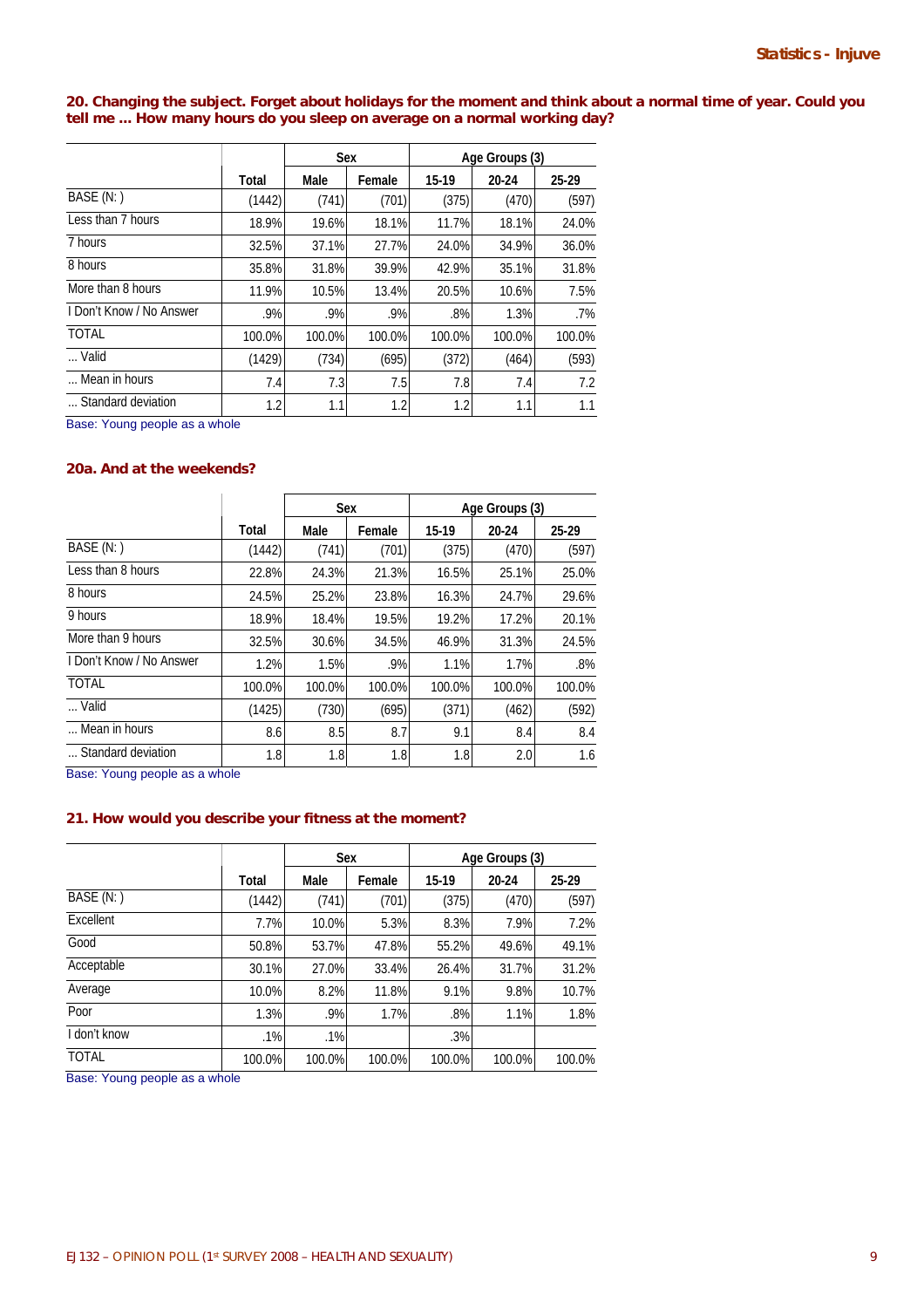| zz. How often do you do physical exercise in your spare time? |        |            |        |                |        |        |  |  |
|---------------------------------------------------------------|--------|------------|--------|----------------|--------|--------|--|--|
|                                                               |        | <b>Sex</b> |        | Age Groups (3) |        |        |  |  |
|                                                               | Total  | Male       | Female | $15-19$        | 20-24  | 25-29  |  |  |
| BASE (N: )                                                    | (1442) | (741)      | (701)  | (375)          | (470)  | (597)  |  |  |
| Occasionally                                                  | 20.7%  | 19.4%      | 22.1%  | 17.1%          | 24.5%  | 20.1%  |  |  |
| Several times a month                                         | 11.5%  | 13.6%      | 9.3%   | 9.9%           | 12.6%  | 11.7%  |  |  |
| Several times a week                                          | 33.4%  | 42.9%      | 23.3%  | 41.6%          | 29.6%  | 31.2%  |  |  |
| I don't do any exercise                                       | 34.3%  | 23.9%      | 45.4%  | 31.5%          | 33.4%  | 36.9%  |  |  |
| No Answer                                                     | .1%    | .1%        |        |                |        | $.2\%$ |  |  |
| <b>TOTAL</b>                                                  | 100.0% | 100.0%     | 100.0% | 100.0%         | 100.0% | 100.0% |  |  |

# **22. How often do you do physical exercise in your spare time?**

Base: Young people as a whole

# **23. Now I would like to know, even if it has only been once in your life, if you have had ...?**

|                                                   |        | Sex    |        | Age Groups (3) |        |        |
|---------------------------------------------------|--------|--------|--------|----------------|--------|--------|
|                                                   | Total  | Male   | Female | $15 - 19$      | 20-24  | 25 29  |
| BASE (N: )                                        | (1442) | (741)  | (701)  | (375)          | (470)  | (597)  |
| Full sexual relations (with penetration)          | 77.5%  | 78.3%  | 76.7%  | 43.2%          | 86.0%  | 92.5%  |
| Incomplete sexual relations (without penetration) | 5.2%   | 6.1%   | 4.3%   | 13.9%          | 3.6%   | 1.0%   |
| Never had any kind of sexual relations            | 11.1%  | 10.8%  | 11.4%  | 36.3%          | 3.4%   | 1.3%   |
| No Answer                                         | 6.2%   | 4.9%   | 7.6%   | 6.7%           | 7.0%   | 5.2%   |
| <b>TOTAL</b>                                      | 100.0% | 100.0% | 100.0% | 100.0%         | 100.0% | 100.0% |

Base: Young people as a whole

# **23a. How old were you when you had full sexual relations for the first time?**

|                          |        | <b>Sex</b> |        | Age Groups (3) |        |        |
|--------------------------|--------|------------|--------|----------------|--------|--------|
|                          | Total  | Male       | Female | 15-19          | 20-24  | 25-29  |
| BASE (N: )               | (1118) | (580)      | (538)  | (162)          | (404)  | (552)  |
| Antes de 15 years        | 8.7%   | 11.7%      | 5.4%   | 23.5%          | 5.9%   | 6.3%   |
| From 15 a 17 years       | 49.2%  | 53.1%      | 45.0%  | 66.0%          | 55.0%  | 40.0%  |
| From 18 a 20 years       | 31.9%  | 26.6%      | 37.7%  | 8.6%           | 32.2%  | 38.6%  |
| From 21 a 24 years       | 4.3%   | 4.0%       | 4.6%   |                | 1.0%   | 8.0%   |
| From 25 a 29 years       | .4%    | $.2\%$     | .7%    |                |        | .9%    |
| I Don't Know / No Answer | 5.5%   | 4.5%       | 6.5%   | 1.9%           | 5.9%   | 6.2%   |
| <b>TOTAL</b>             | 100.0% | 100.0%     | 100.0% | 100.0%         | 100.0% | 100.0% |
| Valid                    | (1057) | (554)      | (503)  | (159)          | (380)  | (518)  |
| Mean in years            | 17.1   | 16.8       | 17.5   | 15.6           | 16.9   | 17.7   |
| Standard deviation       | 2.1    | 2.1        | 2.1    | 1.6            | 1.6    | 2.3    |

Base: Those who have had full sexual relations

# **23b. How often do you have sexual relations?**

|                       |        | Sex    |        | Age Groups (3) |        |        |
|-----------------------|--------|--------|--------|----------------|--------|--------|
|                       | Total  | Male   | Female | 15-19          | 20-24  | 25 29  |
| BASE (N: )            | (1118) | (580)  | (538)  | (162)          | (404)  | (552)  |
| Every day             | 10.7%  | 10.9%  | 10.6%  | 4.3%           | 9.7%   | 13.4%  |
| At least once a week  | 48.0%  | 43.8%  | 52.6%  | 38.9%          | 46.5%  | 51.8%  |
| At least once a month | 10.5%  | 11.9%  | 8.9%   | 16.0%          | 10.9%  | 8.5%   |
| Occasionally          | 25.5%  | 30.3%  | 20.3%  | 37.0%          | 29.7%  | 19.0%  |
| I don't know          | .6%    | .5%    | .7%    |                | .5%    | .9%    |
| No Answer             | 4.7%   | 2.6%   | 6.9%   | 3.7%           | 2.7%   | 6.3%   |
| <b>TOTAL</b>          | 100.0% | 100.0% | 100.0% | 100.0%         | 100.0% | 100.0% |

Base: Those who have had full sexual relations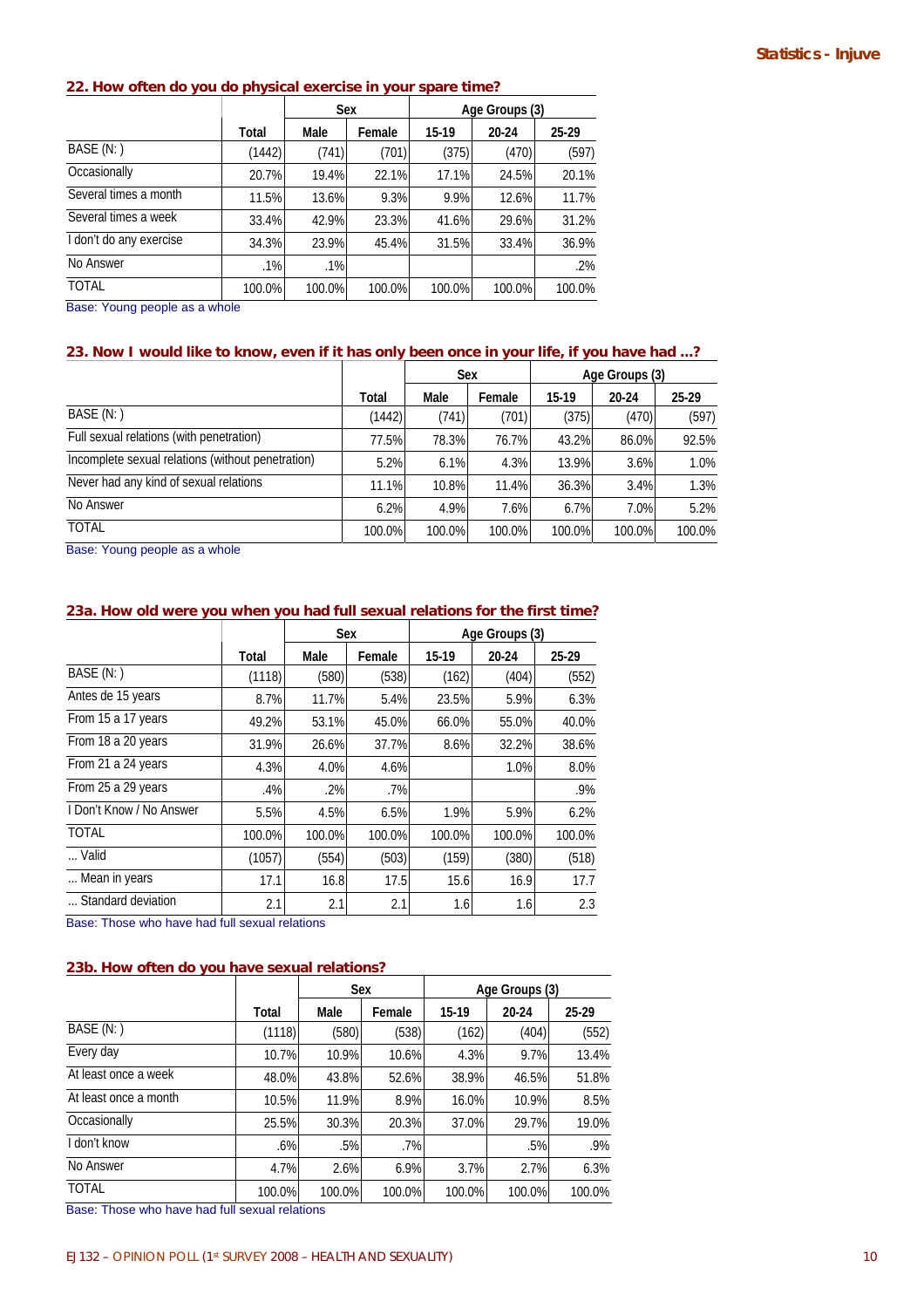# **23c. On the last three occasions that you had full sexual relations .... How many times did you use a condom?**

|                                                                                  |        | Sex         |        | Age Groups (3) |        |        |
|----------------------------------------------------------------------------------|--------|-------------|--------|----------------|--------|--------|
|                                                                                  | Total  | Male        | Female | $15 - 19$      | 20-24  | 25-29  |
| BASE (N: )                                                                       | (1118) | (580)       | (538)  | (162)          | (404)  | (552)  |
| None                                                                             | 29.9%  | 25.3%       | 34.8%  | 9.3%           | 27.5%  | 37.7%  |
| Only once                                                                        | 2.5%   | 3.1%        | 1.9%   | 4.9%           | 2.5%   | 1.8%   |
| Twice                                                                            | 3.8%   | 5.7%        | 1.9%   | 3.7%           | 3.5%   | 4.2%   |
| All three                                                                        | 59.6%  | 63.3%       | 55.6%  | 81.5%          | 63.4%  | 50.4%  |
| I don't know                                                                     | .5%    | .7%         | .4%    |                | $.7\%$ | .5%    |
| No Answer                                                                        | 3.7%   | 1.9%        | 5.6%   | .6%            | 2.5%   | 5.4%   |
| <b>TOTAL</b><br>$\sim$ $\sim$<br>$- - -$<br>$\cdots$ $\cdots$<br>$\cdot$ $\cdot$ | 100.0% | 100.0%<br>. | 100.0% | 100.0%         | 100.0% | 100.0% |

Base: Those who have had full sexual relations

# 23d. At the time when you have full sexual relations Is it easy to have a condom at hand?

|                |        | Sex    |        | Age Groups (3) |        |        |
|----------------|--------|--------|--------|----------------|--------|--------|
|                | Total  | Male   | Female | $15 - 19$      | 20-24  | 25-29  |
| BASE (N:)      | (1118) | (580)  | (538)  | (162)          | (404)  | (552)  |
| Yes            | 81.3%  | 84.3%  | 78.1%  | 82.1%          | 81.9%  | 80.6%  |
| N <sub>o</sub> | 12.9%  | 12.8%  | 13.0%  | 14.8%          | 12.9%  | 12.3%  |
| I don't know   | 2.6%   | 1.7%   | 3.5%   | 1.9%           | 2.7%   | 2.7%   |
| No Answer      | 3.2%   | 1.2%   | 5.4%   | 1.2%           | 2.5%   | 4.3%   |
| <b>TOTAL</b>   | 100.0% | 100.0% | 100.0% | 100.0%         | 100.0% | 100.0% |

Base: Those who have had full sexual relations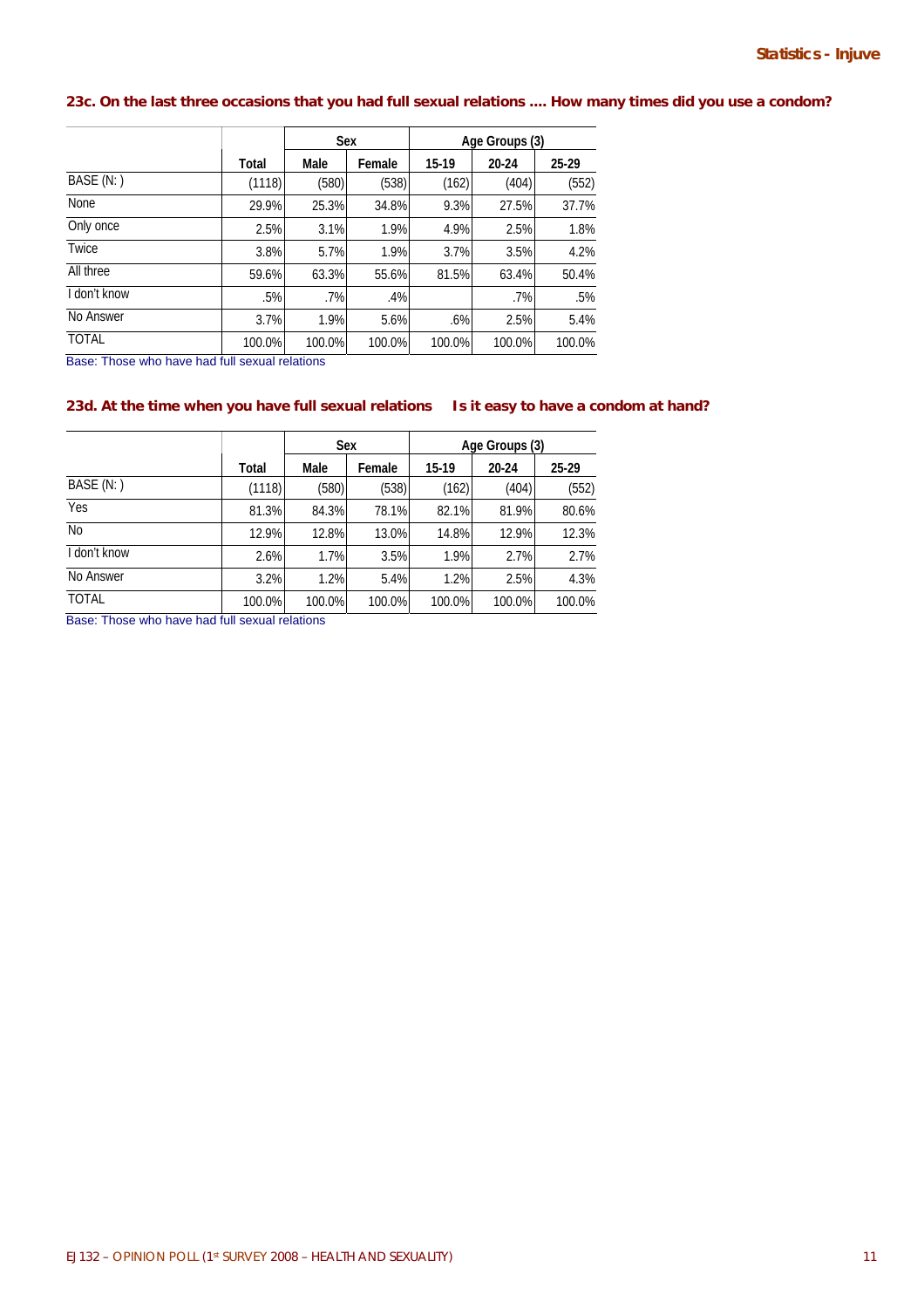# **SOCIODEMOGRAPHIC VARIABLES**

**24. When talking about politics, it is customary to use the expressions left and right. On this card there are a series of boxes that run from left to right. Which box would you place yourself in?** 

|                            |        | Sex    |        | Age Groups (3) |        |        |
|----------------------------|--------|--------|--------|----------------|--------|--------|
|                            | Total  | Male   | Female | 15-19          | 20-24  | 25-29  |
| Base: $(N = )$             | (1015) | (544)  | (471)  | (214)          | (343)  | (458)  |
| $(1+2)$ Left               | 11.7%  | 11.6%  | 11.9%  | 9.3%           | 12.8%  | 12.0%  |
| $(3+4)$                    | 36.5%  | 34.2%  | 39.1%  | 29.9%          | 35.3%  | 40.4%  |
| $(5+6)$                    | 36.7%  | 37.5%  | 35.7%  | 42.5%          | 37.3%  | 33.4%  |
| $(7+8)$                    | 12.6%  | 13.6%  | 11.5%  | 14.5%          | 11.7%  | 12.4%  |
| $(9+10)$ Right             | 2.6%   | 3.1%   | 1.9%   | 3.7%           | 2.9%   | 1.7%   |
| <b>TOTAL</b>               | 100.0% | 100.0% | 100.0% | 100.0%         | 100.0% | 100.0% |
| Valid (Base: $N =$ )       | (1015) | (544)  | (471)  | (214)          | (343)  | (458)  |
| $\ldots$ Mean from 1 to 10 | 4.54   | 4.65   | 4.42   | 4.81           | 4.53   | 4.43   |
| Standard deviation         | 1.91   | 1.97   | 1.84   | 1.92           | 1.95   | 1.87   |

Base: Young people as a whole

# **25. Sex:**

|                |        |        | Sex    | Age Groups (3) |        |        |  |
|----------------|--------|--------|--------|----------------|--------|--------|--|
|                | Total  | Male   | Female | 15-19          | 20-24  | 25 29  |  |
| Base: $(N = )$ | (1442) | (741)  | (701)  | (375)          | (470)  | (597)  |  |
| Male           | 51.4%  | 100.0% |        | 52.0%          | 50.6%  | 51.6%  |  |
| Female         | 48.6%  |        | 100.0% | 48.0%          | 49.4%  | 48.4%  |  |
| <b>TOTAL</b>   | 100.0% | 100.0% | 100.0% | 100.0%         | 100.0% | 100.0% |  |

Base: Young people as a whole

# **26. How old were you on your last birthday?**

|                |        |        | Sex    | Age Groups (3) |        |        |  |
|----------------|--------|--------|--------|----------------|--------|--------|--|
|                | Total  | Male   | Female | 15-19          | 20-24  | 25-29  |  |
| Base: $(N = )$ | (1442) | (741)  | (701)  | (375)          | (470)  | (597)  |  |
| 15-19 years    | 26.0%  | 26.3%  | 25.7%  | 100.0%         |        |        |  |
| 20-24 years    | 32.6%  | 32.1%  | 33.1%  |                | 100.0% |        |  |
| 25-29 years    | 41.4%  | 41.6%  | 41.2%  |                |        | 100.0% |  |
| TOTAL          | 100.0% | 100.0% | 100.0% | 100.0%         | 100.0% | 100.0% |  |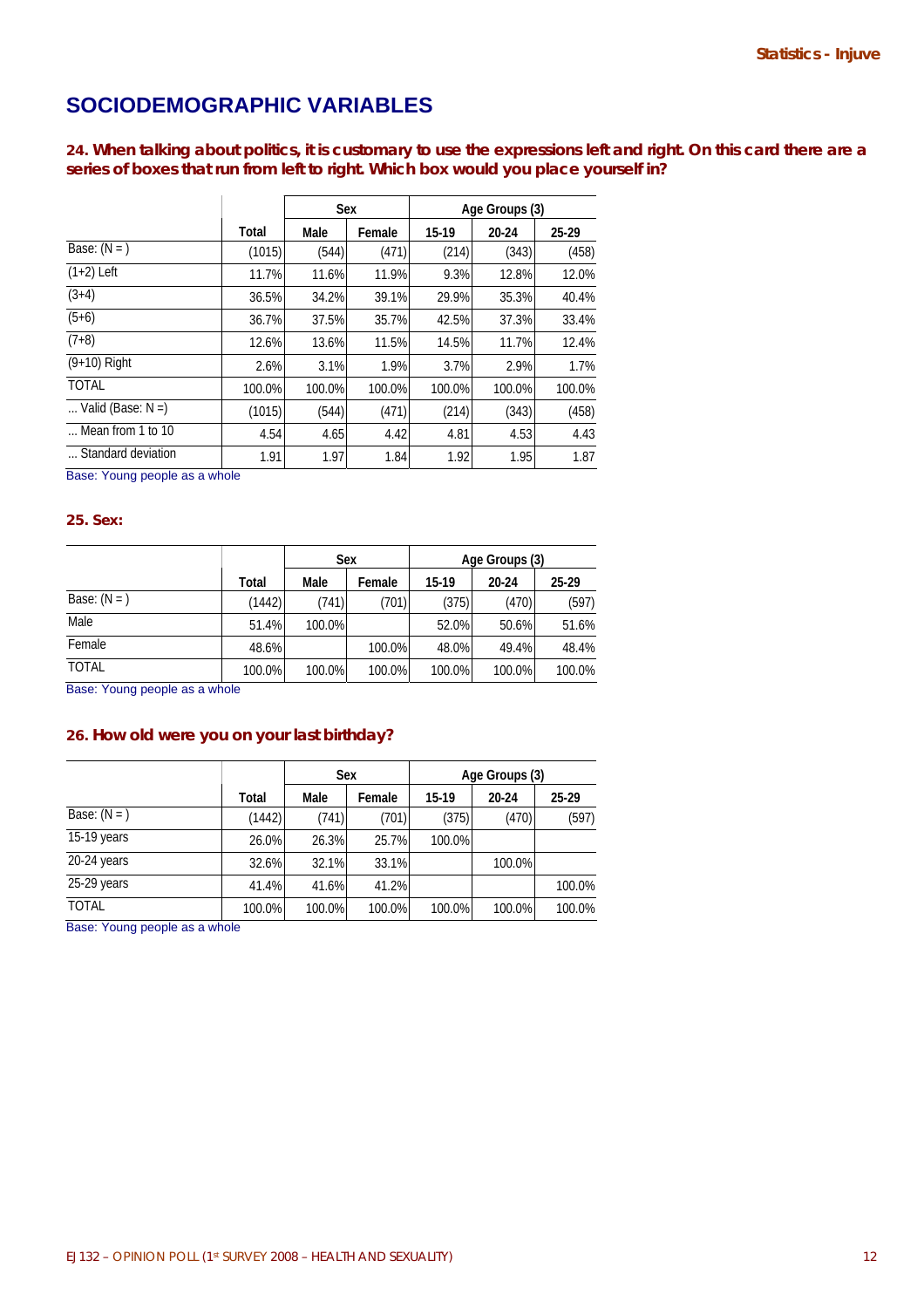# **27. Would you mind telling me your nationality?**

|                      |        | Sex    |        | Age Groups (3) |        |        |
|----------------------|--------|--------|--------|----------------|--------|--------|
|                      | Total  | Male   | Female | 15-19          | 20-24  | 25-29  |
| Base: $(N = )$       | (1442) | (741)  | (701)  | (375)          | (470)  | (597)  |
| Spanish              | 85.3%  | 84.9%  | 85.7%  | 86.1%          | 86.8%  | 83.6%  |
| German               | .1%    | .1%    |        |                | .2%    |        |
| Argentina            | .8%    | .9%    | .6%    | .3%            | .4%    | 1.3%   |
| Austrian             | .1%    | .1%    | .1%    | .3%            | .2%    |        |
| Bolivian             | .9%    | .9%    | .9%    | .8%            | 1.3%   | .7%    |
| <b>Brazilian</b>     | .6%    | .8%    | .4%    | .5%            | .6%    | .7%    |
| <b>British</b>       | .2%    | .3%    | .1%    | .3%            | .2%    | .2%    |
| Bulgarian            | .3%    | .5%    | .1%    | .5%            | .4%    | .2%    |
| Chilean              | .3%    | .7%    |        |                | .4%    | .5%    |
| Chinese              | .1%    |        | .1%    | .3%            |        |        |
| Colombian            | .9%    | .9%    | .9%    | 1.1%           | .6%    | 1.0%   |
| Dominican            | .5%    | .5%    | .4%    | 1.1%           | .2%    | .3%    |
| Ecuadorian           | 1.9%   | 1.3%   | 2.6%   | 2.1%           | 1.7%   | 2.0%   |
| French               | .5%    | .4%    | .6%    | .5%            | .9%    | .2%    |
| Italian              | .1%    | .1%    |        |                | .2%    |        |
| Malian               | .1%    | .1%    |        |                |        | .2%    |
| Moroccan             | 1.7%   | 1.6%   | 1.9%   | 2.7%           | .6%    | 2.0%   |
| Nicaraguan           | .1%    | .1%    |        |                |        | .2%    |
| Paraguayan           | .4%    | .5%    | .3%    | .3%            | .6%    | .3%    |
| Peruvian             | .2%    | .3%    | .1%    | .3%            |        | .3%    |
| Polish               | .1%    |        | .1%    |                |        | .2%    |
| Portuguese           | .1%    |        | .3%    |                | .4%    |        |
| Rumanian             | 2.6%   | 2.4%   | 2.7%   | .8%            | 2.1%   | 4.0%   |
| Russian              | .1%    | .1%    |        |                |        | .2%    |
| Senegalese           | .1%    | .1%    |        |                |        | .2%    |
| Uruguay              | .2%    | .1%    | .3%    |                | .4%    | .2%    |
| Venezuelan           | .1%    | .3%    |        | .3%            | .2%    |        |
| Cuban                | .2%    |        | .4%    | .5%            |        | .2%    |
| Ukrainian            | .1%    | .1%    |        |                | .2%    |        |
| Nigerian             | .1%    |        | .1%    |                |        | .2%    |
| Cameroonian          | .1%    |        | .1%    |                |        | .2%    |
| Honduran             | .3%    | .3%    | .3%    | .3%            | .2%    | .3%    |
| Finnish              | .1%    |        | .1%    |                | .2%    |        |
| <b>United States</b> | .1%    | .1%    | .1%    |                | .2%    | .2%    |
| Algerian             | .1%    | .3%    |        | .3%            |        | .2%    |
| South African        | .1%    | .1%    |        | .3%            |        |        |
| Sierra Leonean       | .1%    |        | .1%    |                |        | .2%    |
| Tunisian             | .1%    | .1%    |        | .3%            |        |        |
| Guatemalan           | .1%    | .1%    |        |                |        | .2%    |
| Cape Verdean         | .1%    |        | .1%    |                | .2%    |        |
| Lebanese             | .1%    | .1%    |        | .3%            |        |        |
| No Answer.           | .1%    | .1%    | .1%    |                | .2%    | .2%    |
| <b>TOTAL</b>         | 100.0% | 100.0% | 100.0% | 100.0%         | 100.0% | 100.0% |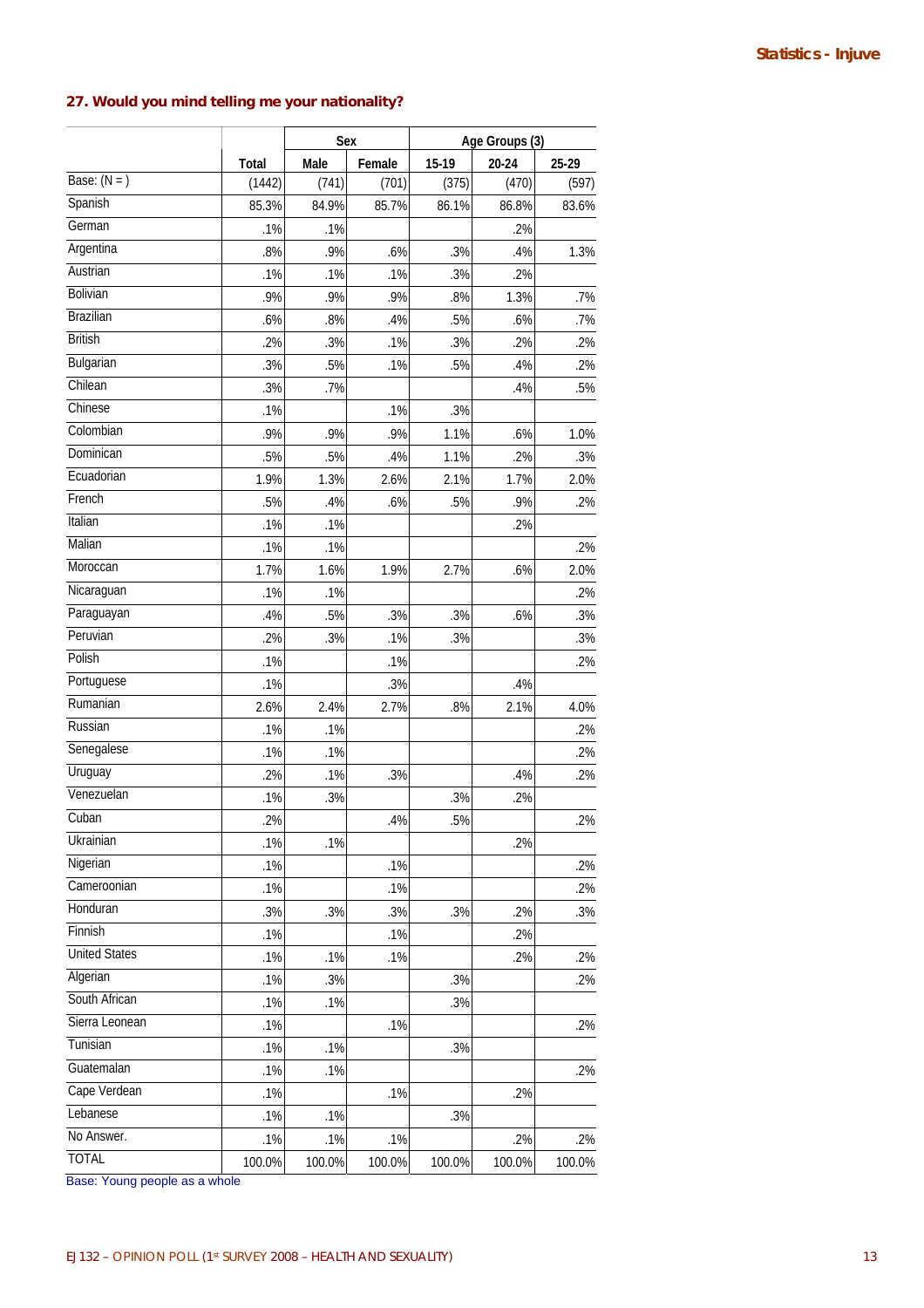# **27a. Could you tell me when you came to live in Spain?**

|                |        | Sex    |        | Age Groups (3) |        |        |  |
|----------------|--------|--------|--------|----------------|--------|--------|--|
|                | Total  | Male   | Female | 15-19          | 20-24  | 25-29  |  |
| Base: $(N = )$ | (210)  | (111)  | (99)   | (52)           | (61)   | (97)   |  |
| 1985           | .5%    | .9%    |        |                | 1.6%   |        |  |
| 1987           | .5%    |        | 1.0%   |                | 1.6%   |        |  |
| 1988           | .5%    | .9%    |        |                | 1.6%   |        |  |
| 1993           | 1.9%   | .9%    | 3.0%   | 7.7%           |        |        |  |
| 1996           | 1.4%   | 2.7%   |        | 3.8%           |        | 1.0%   |  |
| 1997           | 1.9%   | 1.8%   | 2.0%   | 1.9%           | 1.6%   | 2.1%   |  |
| 1998           | 1.9%   | 1.8%   | 2.0%   | 5.8%           | 1.6%   |        |  |
| 1999           | 2.4%   | .9%    | 4.0%   | 3.8%           | 1.6%   | 2.1%   |  |
| 2000           | 5.7%   | 7.2%   | 4.0%   | 3.8%           | 3.3%   | 8.2%   |  |
| 2001           | 7.1%   | 8.1%   | 6.1%   | 7.7%           | 4.9%   | 8.2%   |  |
| 2002           | 8.1%   | 9.0%   | 7.1%   | 7.7%           | 8.2%   | 8.2%   |  |
| 2003           | 11.4%  | 9.9%   | 13.1%  | 9.6%           | 6.6%   | 15.5%  |  |
| 2004           | 12.4%  | 9.0%   | 16.2%  | 1.9%           | 18.0%  | 14.4%  |  |
| 2005           | 10.5%  | 11.7%  | 9.1%   | 15.4%          | 4.9%   | 11.3%  |  |
| 2006           | 14.8%  | 15.3%  | 14.1%  | 13.5%          | 18.0%  | 13.4%  |  |
| 2007           | 14.3%  | 13.5%  | 15.2%  | 11.5%          | 14.8%  | 15.5%  |  |
| 2008           | 1.9%   | 1.8%   | 2.0%   | 3.8%           | 3.3%   |        |  |
| 9997           | .5%    | .9%    |        |                | 1.6%   |        |  |
| 9998           | 1.0%   | 1.8%   |        |                | 3.3%   |        |  |
| 9999           | 1.4%   | 1.8%   | 1.0%   | 1.9%           | 3.3%   |        |  |
| <b>TOTAL</b>   | 100.0% | 100.0% | 100.0% | 100.0%         | 100.0% | 100.0% |  |

Base: Young people who are not Spanish

# **28. What is your marital status?**

|                 |        |        | <b>Sex</b> | Age Groups (3) |        |        |  |
|-----------------|--------|--------|------------|----------------|--------|--------|--|
|                 | Total  | Male   | Female     | $15 - 19$      | 20-24  | 25-29  |  |
| Base: $(N = )$  | (1442) | (741)  | (701)      | (375)          | (470)  | (597)  |  |
| Single          | 87.4%  | 91.8%  | 82.7%      | 98.4%          | 95.1%  | 74.4%  |  |
| Married         | 11.7%  | 7.7%   | 15.8%      | 1.3%           | 4.9%   | 23.5%  |  |
| Separated       | .5%    | .5%    | .4%        | .3%            |        | 1.0%   |  |
| <b>Divorced</b> | .5%    |        | 1.0%       |                |        | 1.2%   |  |
| <b>TOTAL</b>    | 100.0% | 100.0% | 100.0%     | 100.0%         | 100.0% | 100.0% |  |

Base: Young people as a whole

# **29. Are you currently living with a partner?**

|                |        |        | <b>Sex</b> | Age Groups (3) |        |        |  |
|----------------|--------|--------|------------|----------------|--------|--------|--|
|                | Total  | Male   | Female     | 15-19          | 20-24  | 25-29  |  |
| Base: $(N = )$ | (1442) | (741)  | (701)      | (375)          | (470)  | (597)  |  |
| Yes            | 27.0%  | 21.2%  | 33.1%      | 4.0%           | 18.5%  | 48.1%  |  |
| <b>No</b>      | 72.7%  | 78.3%  | 66.9%      | 95.7%          | 81.3%  | 51.6%  |  |
| No Answer      | .3%    | .5%    |            | $.3\%$         | $.2\%$ | .3%    |  |
| <b>TOTAL</b>   | 100.0% | 100.0% | 100.0%     | 100.0%         | 100.0% | 100.0% |  |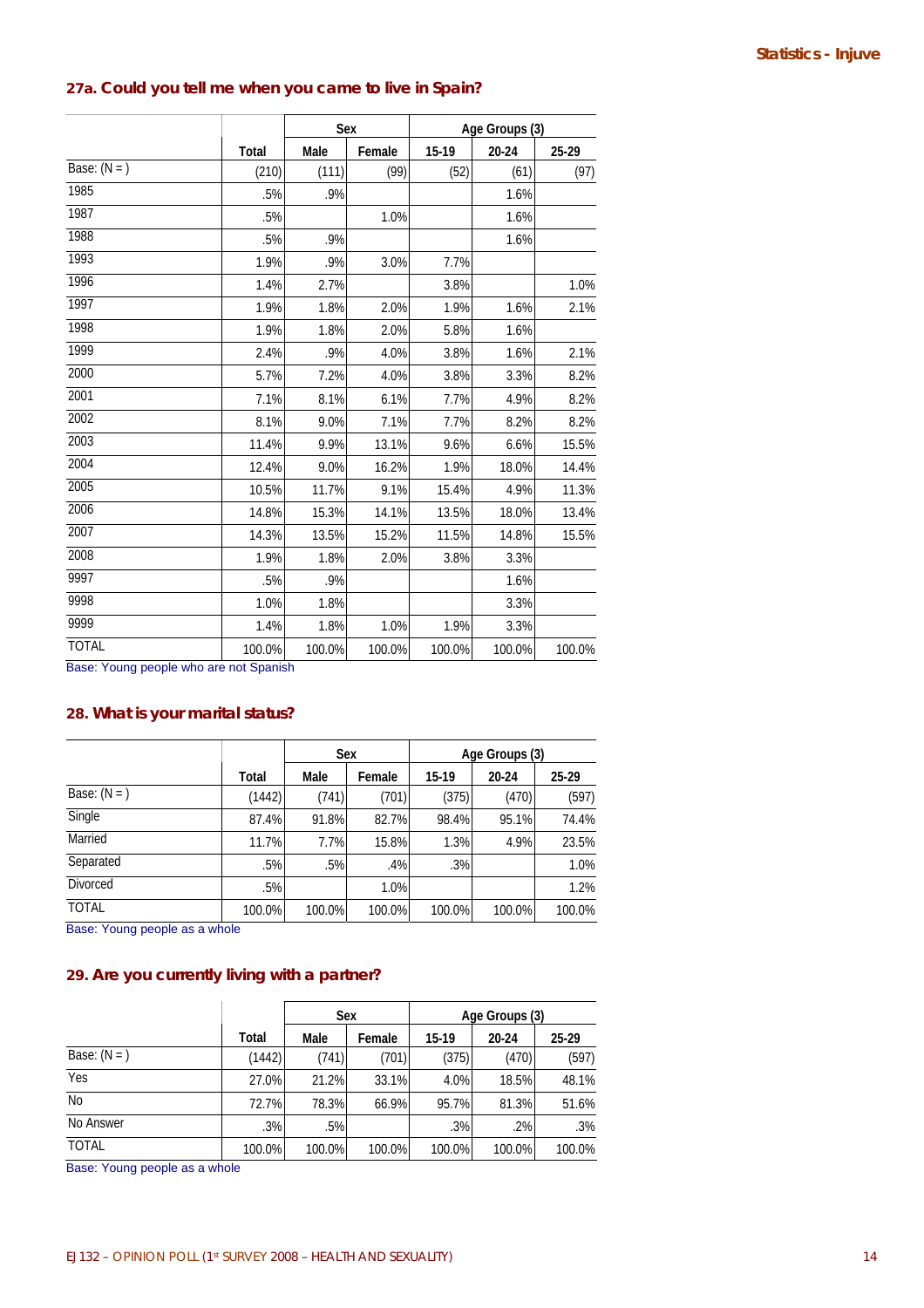# **30. With regard to your own personal economic situation … Which of the following economic situations applies to you?**

|                                                             |        | Sex    |        | Age Groups (3) |        |        |
|-------------------------------------------------------------|--------|--------|--------|----------------|--------|--------|
|                                                             | Total  | Male   | Female | 15-19          | 20 24  | 25 29  |
| Base: $(N = )$                                              | (1442) | (741)  | (701)  | (375)          | (470)  | (597)  |
| I live exclusively from my own earnings                     | 27.7%  | 35.1%  | 20.0%  | 5.1%           | 24.0%  | 44.9%  |
| I live off my own earnings, with help from other people     | 25.5%  | 27.0%  | 24.0%  | 7.2%           | 28.5%  | 34.7%  |
| live off the earnings of other people, with my own earnings | 16.0%  | 11.3%  | 21.0%  | 12.5%          | 22.8%  | 12.9%  |
| I live exclusively off the earnings of other people         | 30.4%  | 26.3%  | 34.8%  | 74.4%          | 24.7%  | 7.4%   |
| No Answer                                                   | .3%    | .3%    | .3%    | $.8\%$         |        | $.2\%$ |
| <b>TOTAL</b>                                                | 100.0% | 100.0% | 100.0% | 100.0%         | 100.0% | 100.0% |

Base: Young people as a whole

# **31. With respect to religion … Do you consider yourself to be?**

|                                |        | Sex    |        | Age Groups (3) |        |        |  |
|--------------------------------|--------|--------|--------|----------------|--------|--------|--|
|                                | Total  | Male   | Female | 15-19          | 20-24  | 25 29  |  |
| Base: $(N = )$                 | (1442) | (741)  | (701)  | (375)          | (470)  | (597)  |  |
| A practicing Catholic          | 9.8%   | 9.3%   | 10.3%  | 12.5%          | 7.2%   | 10.1%  |  |
| A non-practicing Catholic      | 49.1%  | 45.5%  | 52.9%  | 51.5%          | 50.6%  | 46.4%  |  |
| A believer in another religion | 6.7%   | 6.2%   | 7.3%   | 6.4%           | 4.3%   | 8.9%   |  |
| A non-believer                 | 15.4%  | 17.9%  | 12.7%  | 14.9%          | 16.4%  | 14.9%  |  |
| Indifferent                    | 11.0%  | 11.3%  | 10.6%  | 9.1%           | 12.1%  | 11.2%  |  |
| Atheist                        | 7.3%   | 8.6%   | 5.8%   | 4.8%           | 8.5%   | 7.9%   |  |
| No Answer                      | .8%    | 1.1%   | .4%    | .8%            | .9%    | .7%    |  |
| <b>TOTAL</b>                   | 100.0% | 100.0% | 100.0% | 100.0%         | 100.0% | 100.0% |  |

Base: Young people as a whole

# **32. Could you tell me in what type of primary school you went to? (INTERVIEWER: If they went to several different types, indicate the one they went to for the longest period of time)**

|                             |        |        | Sex    | Age Groups (3) |        |        |  |  |  |  |
|-----------------------------|--------|--------|--------|----------------|--------|--------|--|--|--|--|
|                             | Total  | Male   | Female | 15 19          | 20-24  | 25 29  |  |  |  |  |
| Base: $(N = )$              | (1442) | (741)  | (701)  | (375)          | (470)  | (597)  |  |  |  |  |
| State school                | 74.4%  | 76.0%  | 72.8%  | 72.5%          | 73.4%  | 76.4%  |  |  |  |  |
| Religious school            | 17.9%  | 16.2%  | 19.7%  | 17.9%          | 18.3%  | 17.6%  |  |  |  |  |
| Non-religious public school | 6.9%   | 6.9%   | 7.0%   | 8.8%           | 7.7%   | 5.2%   |  |  |  |  |
| Other answers               | .2%    | .1%    | .3%    |                | .4%    | $.2\%$ |  |  |  |  |
| No answer                   | .6%    | .8%    | .3%    | .8%            | .2%    | .7%    |  |  |  |  |
| <b>TOTAL</b>                | 100.0% | 100.0% | 100.0% | 100.0%         | 100.0% | 100.0% |  |  |  |  |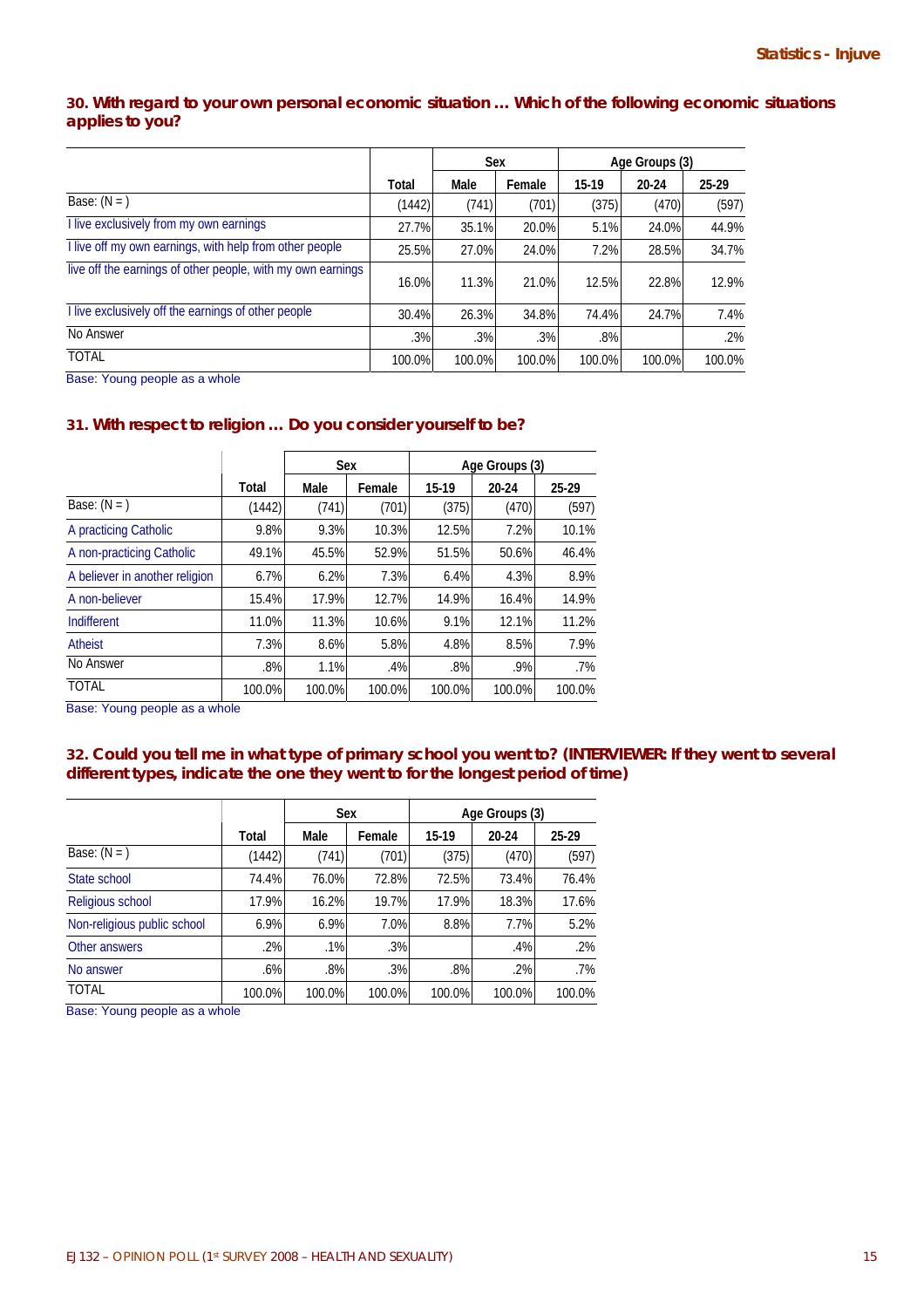# **33. At present … In which of the following situations are you in?**

|                                      |        | Sex    |        | Age Groups (3) |        |        |
|--------------------------------------|--------|--------|--------|----------------|--------|--------|
|                                      | Total  | Male   | Female | $15 - 19$      | 20-24  | 25-29  |
| Base: $(N = )$                       | (1442) | (741)  | (701)  | (375)          | (470)  | (597)  |
| Studying only                        | 27.0%  | 24.8%  | 29.4%  | 72.0%          | 21.7%  | 3.0%   |
| Working only                         | 44.8%  | 51.3%  | 37.9%  | 10.9%          | 43.8%  | 66.8%  |
| Working and studying                 | 13.4%  | 11.9%  | 15.0%  | 5.6%           | 19.4%  | 13.6%  |
| Unemployed but I have worked before  | 11.0%  | 10.0%  | 12.0%  | 5.9%           | 12.1%  | 13.2%  |
| Looking for my first job             | 1.7%   | 1.9%   | 1.6%   | 4.8%           | 1.5%   |        |
| <b>Unpaid housework</b>              | 1.8%   |        | 3.7%   | .5%            | 1.1%   | 3.2%   |
| I cannot work (invalid, handicapped) | .1%    | .1%    | .1%    |                | .2%    | $.2\%$ |
| <b>No Answer</b>                     | .1%    |        | .3%    | .3%            | .2%    |        |
| <b>TOTAL</b>                         | 100.0% | 100.0% | 100.0% | 100.0%         | 100.0% | 100.0% |

Base: Young people as a whole

# **34. And …. What is (was) your current (last) job or employment? That is to say …. What exactly do (did) you do in your job?**

|                                                             |        | Sex    |        | Age Groups (3) |        |        |
|-------------------------------------------------------------|--------|--------|--------|----------------|--------|--------|
|                                                             | Total  | Male   | Female | 15-19          | 20-24  | 25 29  |
| Base: $(N = )$                                              | (997)  | (542)  | (455)  | (84)           | (354)  | (559)  |
| Company manager and Public Administration                   | 2.5%   | 2.6%   | 2.4%   |                | 1.4%   | 3.6%   |
| Technical and professional, scientific and academic<br>work | 11.7%  | 9.2%   | 14.7%  | 1.2%           | 7.9%   | 15.7%  |
| Technical and professional support work                     | 12.6%  | 9.8%   | 16.0%  | 7.1%           | 12.7%  | 13.4%  |
| Employed in an administrative capacity                      | 5.2%   | 2.4%   | 8.6%   | 3.6%           | 7.1%   | 4.3%   |
| Work in the catering and personnel sector                   | 22.9%  | 12.5%  | 35.2%  | 32.1%          | 25.4%  | 19.9%  |
| Qualified work in agriculture and fishing                   | 3.0%   | 4.2%   | 1.5%   | 3.6%           | 2.8%   | 3.0%   |
| Craftsmanship and skilled work in industry                  | 18.0%  | 30.6%  | 2.9%   | 20.2%          | 18.1%  | 17.5%  |
| Machine operators, fitters, etc.                            | 6.5%   | 9.6%   | 2.9%   | 4.8%           | 5.4%   | 7.5%   |
| <b>Unskilled workers</b>                                    | 15.9%  | 16.8%  | 14.9%  | 23.8%          | 17.8%  | 13.6%  |
| Armed forces                                                | .7%    | 1.1%   | $.2\%$ | 2.4%           | $.6\%$ | .5%    |
| <b>No Answer</b>                                            | .9%    | 1.1%   | .7%    | 1.2%           | $.8\%$ | .9%    |
| <b>TOTAL</b>                                                | 100.0% | 100.0% | 100.0% | 100.0%         | 100.0% | 100.0% |

Base: Young people who work or who have worked before

# **35. And … Are you working (or were you working, if you are currently unemployed) …?**

|                                                                                            |        | Sex    |        | Age Groups (3) |        |        |
|--------------------------------------------------------------------------------------------|--------|--------|--------|----------------|--------|--------|
|                                                                                            | Total  | Male   | Female | $15-19$        | 20-24  | 25-29  |
| Base: $(N = )$                                                                             | (997)  | (542)  | (455)  | (84)           | (354)  | (559)  |
| With a fixed salary (a wage, on commission, paid by<br>the day, etc.)                      | 40.6%  | 41.0%  | 40.2%  | 25.0%          | 36.7%  | 45.4%  |
| With a temporary salary, substitute, on supply (a<br>wage, on commission, paid by the day) | 49.5%  | 48.5%  | 50.8%  | 64.3%          | 55.4%  | 43.6%  |
| Company manager or professional with salaried<br>employees                                 | 1.4%   | 1.8%   | .9%    |                | .6%    | 2.1%   |
| Professional or self-employed worker (without salary<br>earners)                           | 5.3%   | 6.1%   | 4.4%   | 1.2%           | 3.7%   | 7.0%   |
| Family carer (without receiving official payment)                                          | 1.0%   | 1.1%   | .9%    | 4.8%           | 1.1%   | .4%    |
| Another situation                                                                          | 1.5%   | .9%    | 2.2%   | 3.6%           | 1.7%   | 1.1%   |
| No Answer                                                                                  | $.6\%$ | $.6\%$ | .7%    | 1.2%           | $.8\%$ | .4%    |
| <b>TOTAL</b>                                                                               | 100.0% | 100.0% | 100.0% | 100.0%         | 100.0% | 100.0% |

Base: Young people who work or who have worked before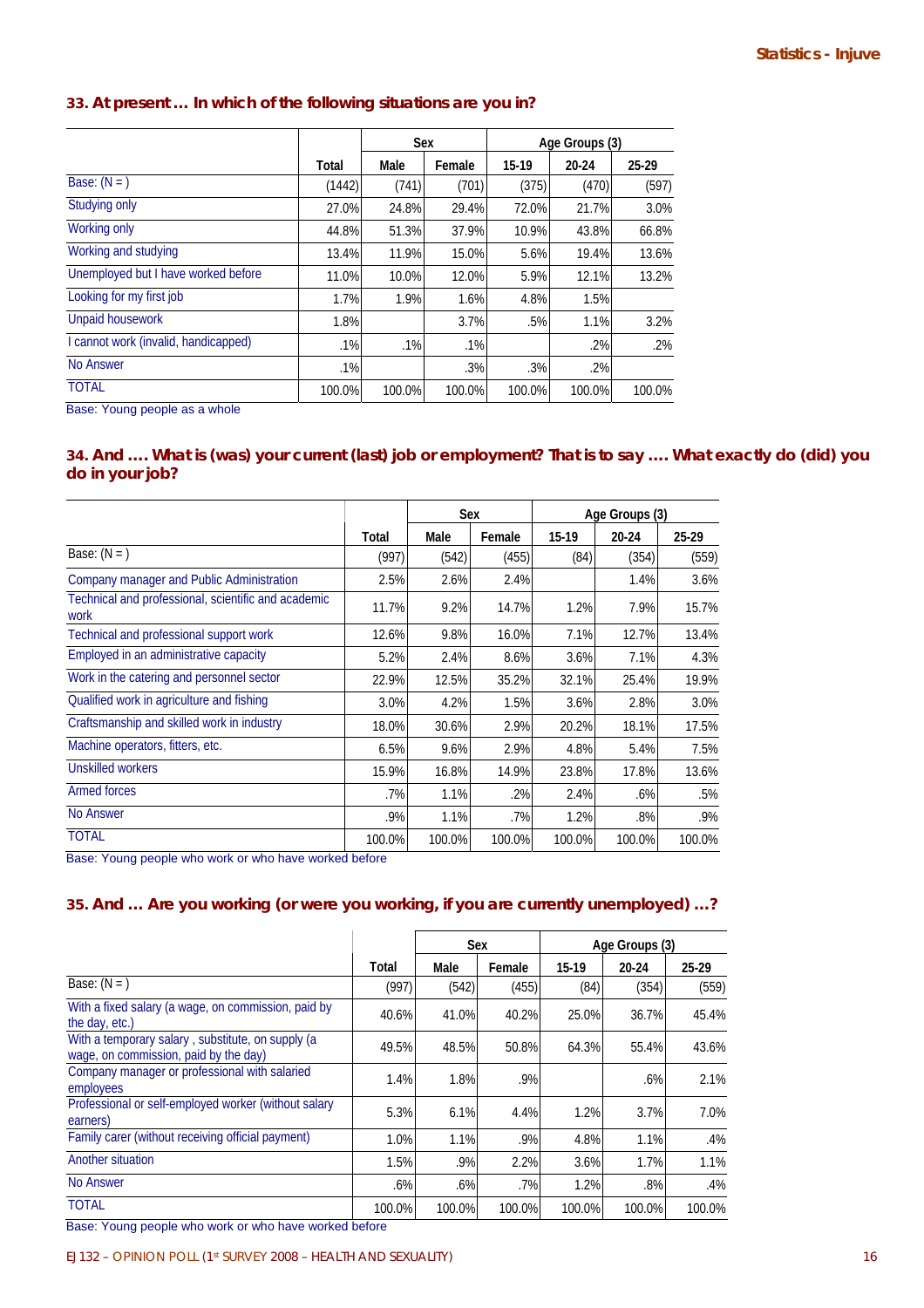**35a. Do (did) you work in the Public Administration, in a state-owned or publicly-owned company, in a private company, in a charity organisation or in domestic service?** 

|                                 |        | Sex    |        | Age Groups (3) |        |        |  |
|---------------------------------|--------|--------|--------|----------------|--------|--------|--|
|                                 | Total  | Male   | Female | 15-19          | 20-24  | 25 29  |  |
| Base: $(N = )$                  | (899)  | (485)  | (414)  | (75)           | (326)  | (498)  |  |
| <b>Public Administration</b>    | 7.1%   | 6.4%   | 8.0%   | 6.7%           | 3.7%   | 9.4%   |  |
| State- / publicly-owned company | 1.4%   | 1.4%   | 1.4%   | 1.3%           | 1.8%   | 1.2%   |  |
| Private company                 | 87.5%  | 91.3%  | 83.1%  | 89.3%          | 89.6%  | 85.9%  |  |
| Charity organisation            | .8%    | .6%    | 1.0%   |                | 1.2%   | $.6\%$ |  |
| Domestic service                | 2.7%   |        | 5.8%   | 2.7%           | 2.8%   | 2.6%   |  |
| <b>Others</b>                   | .3%    |        | .7%    |                | $.6\%$ | $.2\%$ |  |
| No Answer                       | .1%    | .2%    |        |                | .3%    |        |  |
| <b>TOTAL</b><br>$\sim$ $\sim$   | 100.0% | 100.0% | 100.0% | 100.0%         | 100.0% | 100.0% |  |

Base: Young people who work or have worked as salaried workers

# **36. What does the company or organisation that you work (worked) for mainly specialise in?**

|                                                                  |        | Sex    |        | Age Groups (3) |        |        |
|------------------------------------------------------------------|--------|--------|--------|----------------|--------|--------|
|                                                                  | Total  | Male   | Female | 15-19          | 20-24  | 25-29  |
| Base: $(N = )$                                                   | (997)  | (542)  | (455)  | (84)           | (354)  | (559)  |
| Agriculture, livestock, hunting and forestry                     | 4.0%   | 4.8%   | 3.1%   | 8.3%           | 4.0%   | 3.4%   |
| Fishing                                                          | .1%    | .2%    |        |                |        | $.2\%$ |
| <b>Extraction industries</b>                                     | .2%    | .4%    |        |                |        | .4%    |
| Manufacturing industries                                         | 13.9%  | 17.5%  | 9.7%   | 11.9%          | 12.7%  | 15.0%  |
| Producing / distributing electricity, gas and water              | .7%    | 1.1%   | .2%    |                | .6%    | .9%    |
| Construction                                                     | 14.9%  | 26.0%  | 1.8%   | 13.1%          | 15.5%  | 14.8%  |
| Trade; Repairs                                                   | 19.3%  | 14.9%  | 24.4%  | 31.0%          | 23.7%  | 14.7%  |
| Catering sector                                                  | 8.8%   | 7.4%   | 10.5%  | 10.7%          | 9.9%   | 7.9%   |
| Transport, storage and communications                            | 5.1%   | 6.8%   | 3.1%   | 1.2%           | 5.6%   | 5.4%   |
| Financial agent / broker                                         | 1.0%   | 1.1%   | .9%    |                | .6%    | 1.4%   |
| Real estate, property, renting and company services              | 7.9%   | 5.5%   | 10.8%  | 1.2%           | 7.6%   | 9.1%   |
| Public administration, defence and compulsory social<br>security | 3.4%   | 2.8%   | 4.2%   | 6.0%           | 1.7%   | 4.1%   |
| Education                                                        | 5.8%   | 3.9%   | 8.1%   | 2.4%           | 2.8%   | 8.2%   |
| Health and veterinary activities, social services                | 3.2%   | 1.1%   | 5.7%   |                | 2.8%   | 3.9%   |
| Other social activities and community services                   | 6.0%   | 4.2%   | 8.1%   | 9.5%           | 6.8%   | 5.0%   |
| Homes that employ domestic staff                                 | 3.0%   |        | 6.6%   | 2.4%           | 3.4%   | 2.9%   |
| <b>No Answer</b>                                                 | 2.5%   | 2.2%   | 2.9%   | 2.4%           | 2.3%   | 2.7%   |
| <b>TOTAL</b>                                                     | 100.0% | 100.0% | 100.0% | 100.0%         | 100.0% | 100.0% |

Base: Young people who work or who have worked before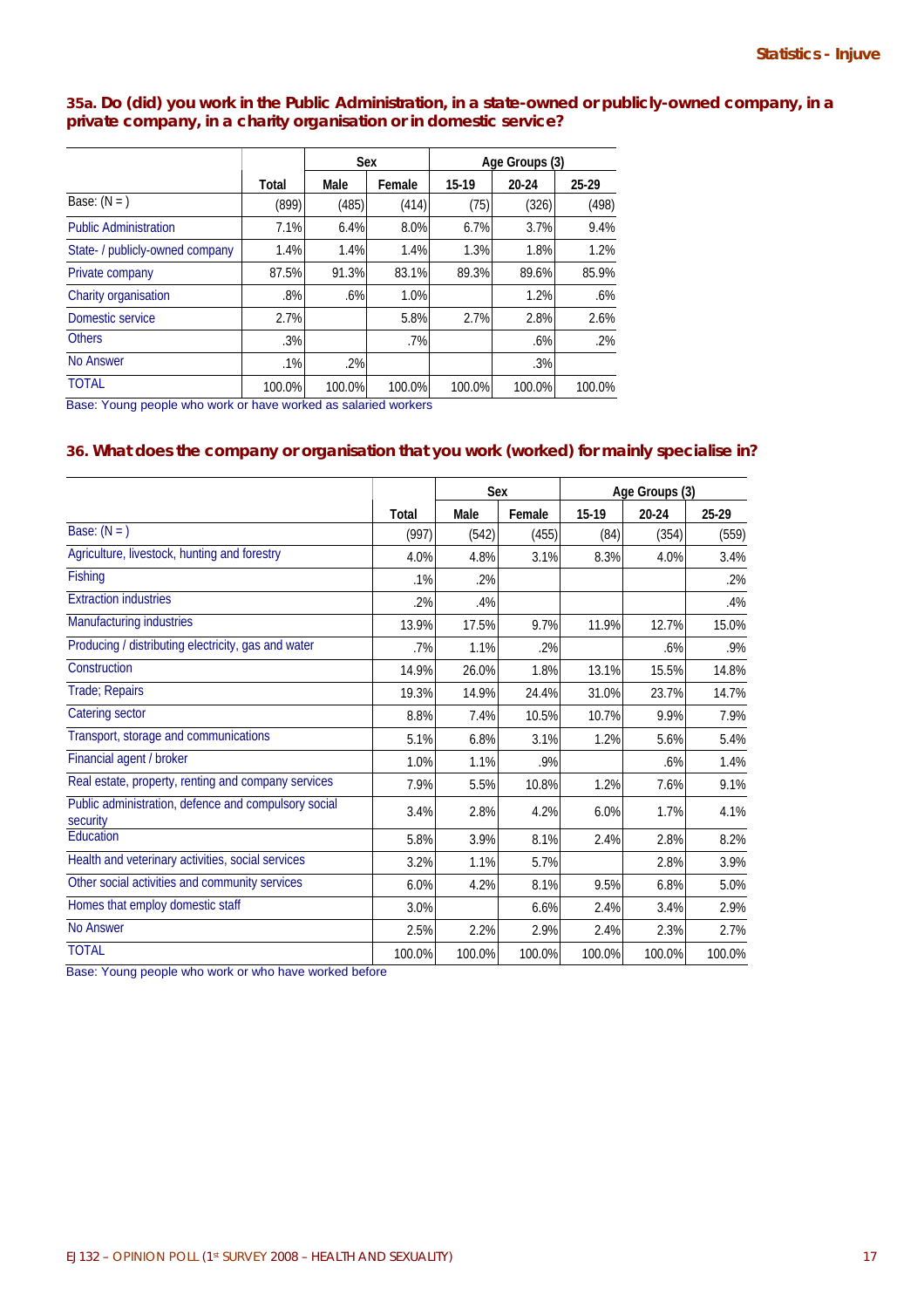# **37. What are the highest-level official education courses that you have studied so far?**

|                                                                           |        | Sex    |        | Age Groups (3) |        |        |
|---------------------------------------------------------------------------|--------|--------|--------|----------------|--------|--------|
|                                                                           | Total  | Male   | Female | 15-19          | 20 24  | 25.29  |
| Base: $(N = )$                                                            | (1442) | (741)  | (701)  | (375)          | (470)  | (597)  |
| Less than 5 years' schooling                                              | .5%    | .5%    | .4%    | .5%            | .4%    | .5%    |
| Primary education (LOGSE) (Spanish<br><b>Education System Reform Act)</b> | 12.1%  | 12.8%  | 11.4%  | 27.2%          | 8.9%   | 5.2%   |
| Elementary education (ESO)                                                | 33.8%  | 38.1%  | 29.4%  | 50.1%          | 28.3%  | 28.0%  |
| <b>Vocational Training (Medium Level)</b>                                 | 6.7%   | 7.0%   | 6.3%   | 2.7%           | 8.5%   | 7.7%   |
| Ordinary level (LOGSE) Spanish Education<br><b>System Reform Act)</b>     | 21.2%  | 17.5%  | 25.1%  | 17.3%          | 28.1%  | 18.3%  |
| <b>Vocational Training (Upper Level)</b>                                  | 8.7%   | 9.9%   | 7.4%   | 1.3%           | 8.3%   | 13.6%  |
| Architect or Civil Engineer (Lower Level)                                 | 2.0%   | 3.0%   | 1.0%   |                | 2.3%   | 3.0%   |
| <b>Certified studies</b>                                                  | 7.7%   | 5.9%   | 9.6%   | .3%            | 9.8%   | 10.7%  |
| Architect or Civil Engineer (Degree Level)                                | .6%    | .7%    | .4%    |                | $.2\%$ | 1.2%   |
| <b>University Degree</b>                                                  | 6.1%   | 4.0%   | 8.3%   | .3%            | 4.5%   | 11.1%  |
| Postgraduate and specialisation studies                                   | .4%    | .4%    | .4%    |                | .4%    | .7%    |
| No Answer                                                                 | .2%    | .1%    | .3%    | .3%            | .2%    | $.2\%$ |
| <b>TOTAL</b>                                                              | 100.0% | 100.0% | 100.0% | 100.0%         | 100.0% | 100.0% |

Base: Young people as a whole

# **38. And could you tell me what the highest-level official education courses were that your father studied?**

|                                     |        | Sex    |        | Age Groups (3) |        |        |  |
|-------------------------------------|--------|--------|--------|----------------|--------|--------|--|
|                                     | Total  | Male   | Female | 15-19          | 20-24  | 25-29  |  |
| Base: $(N = )$                      | (1442) | (741)  | (701)  | (375)          | (470)  | (597)  |  |
| Less than primary school<br>studies | 11.1%  | 11.9%  | 10.3%  | 9.1%           | 7.9%   | 14.9%  |  |
| Primary                             | 43.8%  | 43.3%  | 44.2%  | 34.7%          | 44.9%  | 48.6%  |  |
| Secondary education                 | 23.2%  | 22.7%  | 23.8%  | 28.0%          | 25.1%  | 18.8%  |  |
| <b>Higher education</b>             | 15.6%  | 15.0%  | 16.3%  | 20.5%          | 16.4%  | 11.9%  |  |
| I don't know                        | 5.7%   | 6.5%   | 4.9%   | 6.7%           | 5.3%   | 5.4%   |  |
| <b>No Answer</b>                    | .6%    | .7%    | .6%    | 1.1%           | .4%    | .5%    |  |
| <b>TOTAL</b>                        | 100.0% | 100.0% | 100.0% | 100.0%         | 100.0% | 100.0% |  |

Base: Young people as a whole

# **39. And could you tell me what the highest-level official education courses were that your mother studied?**

|                                     |        | Sex    |        | Age Groups (3) |        |        |  |
|-------------------------------------|--------|--------|--------|----------------|--------|--------|--|
|                                     | Total  | Male   | Female | 15-19          | 20-24  | 25-29  |  |
| Base: $(N = )$                      | (1442) | (741)  | (701)  | (375)          | (470)  | (597)  |  |
| Less than primary school<br>studies | 11.2%  | 11.2%  | 11.1%  | 8.8%           | 7.9%   | 15.2%  |  |
| Primary                             | 48.8%  | 47.6%  | 50.1%  | 36.8%          | 51.7%  | 54.1%  |  |
| Secondary education                 | 21.8%  | 22.1%  | 21.5%  | 30.9%          | 20.9%  | 16.9%  |  |
| <b>Higher education</b>             | 13.4%  | 13.0%  | 13.8%  | 16.3%          | 15.1%  | 10.2%  |  |
| I don't know                        | 4.2%   | 5.4%   | 2.9%   | 5.6%           | 4.0%   | 3.4%   |  |
| <b>No Answer</b>                    | .6%    | .7%    | .6%    | 1.6%           | .4%    | .2%    |  |
| <b>TOTAL</b>                        | 100.0% | 100.0% | 100.0% | 100.0%         | 100.0% | 100.0% |  |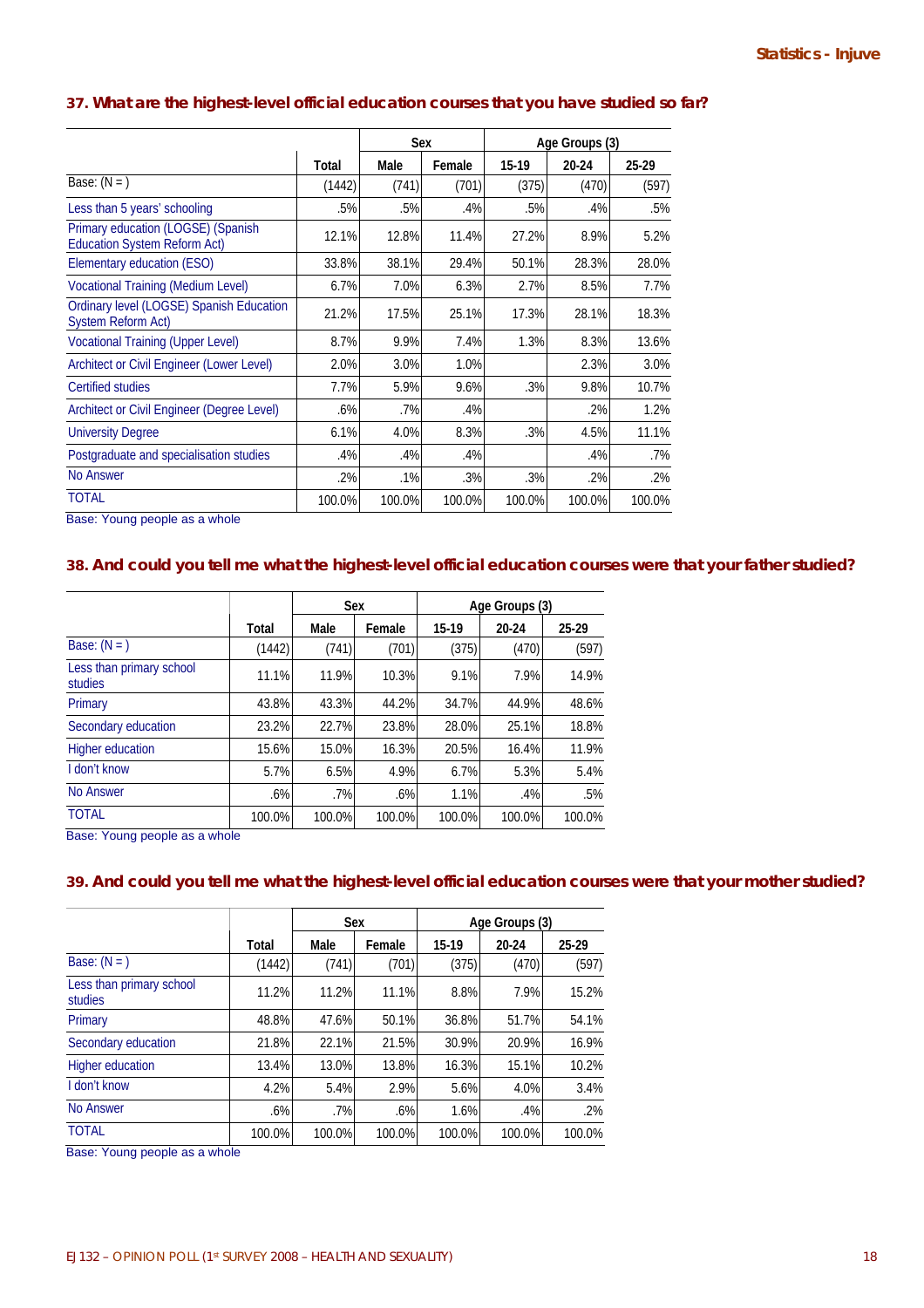# **Statistics - Injuve**

# **40. Who is the person who brings the highest income into your home?**

|                       |        | <b>Sex</b> |        |        | Age Groups (3) |        |  |  |
|-----------------------|--------|------------|--------|--------|----------------|--------|--|--|
|                       | Total  | Male       | Female | 15-19  | 20-24          | 25-29  |  |  |
| Base: $(N = )$        | (1442) | (741)      | (701)  | (375)  | (470)          | (597)  |  |  |
| The respondent        | 25.4%  | 33.9%      | 16.4%  | 1.3%   | 18.1%          | 46.2%  |  |  |
| Your father           | 49.7%  | 51.3%      | 48.1%  | 74.9%  | 59.4%          | 26.3%  |  |  |
| Your mother           | 10.3%  | 9.2%       | 11.6%  | 16.8%  | 11.7%          | 5.2%   |  |  |
| Your partner, spouse  | 11.0%  | 1.2%       | 21.3%  | 1.1%   | 8.3%           | 19.3%  |  |  |
| Another family member | 2.0%   | 2.3%       | 1.7%   | 2.9%   | 1.5%           | 1.8%   |  |  |
| Somebody else         | .6%    | .8%        | .4%    | 1.1%   | .9%            | .2%    |  |  |
| I don't know          | .6%    | .8%        | .3%    | 1.1%   |                | .7%    |  |  |
| No Answer             | .4%    | .5%        | .3%    | .8%    | .2%            | .3%    |  |  |
| <b>TOTAL</b>          | 100.0% | 100.0%     | 100.0% | 100.0% | 100.0%         | 100.0% |  |  |

Base: Young people as a whole

# **41. What educational level has the person reached who brings the greatest income into the home?**

|                           |        | Sex    |        | Age Groups (3) |        |        |  |
|---------------------------|--------|--------|--------|----------------|--------|--------|--|
|                           | Total  | Male   | Female | 15-19          | 20 24  | 25-29  |  |
| Base: $(N = )$            | (196)  | (32)   | (164)  | (19)           | (50)   | (127)  |  |
| Less than primary studies | 5.6%   | 3.1%   | 6.1%   | 5.3%           | 4.0%   | 6.3%   |  |
| <b>Primary studies</b>    | 37.2%  | 34.4%  | 37.8%  | 36.8%          | 38.0%  | 37.0%  |  |
| Secondary education       | 41.3%  | 43.8%  | 40.9%  | 26.3%          | 40.0%  | 44.1%  |  |
| <b>Higher education</b>   | 9.7%   | 3.1%   | 11.0%  | 5.3%           | 10.0%  | 10.2%  |  |
| I don't know              | 2.6%   | 9.4%   | 1.2%   | 10.5%          | 6.0%   |        |  |
| <b>No Answer</b>          | 3.6%   | 6.3%   | 3.0%   | 15.8%          | 2.0%   | 2.4%   |  |
| <b>TOTAL</b>              | 100.0% | 100.0% | 100.0% | 100.0%         | 100.0% | 100.0% |  |

Base: When somebody else other than the young person brings a higher income into the home

# **42. And … What is the employment situation of the person who brings the greatest income into the home?**

|                                                         |        | Sex    |        | Age Groups (3) |        |        |
|---------------------------------------------------------|--------|--------|--------|----------------|--------|--------|
|                                                         | Total  | Male   | Female | 15-19          | 20-24  | 25.29  |
| Base: $(N = )$                                          | (1062) | (480)  | (582)  | (363)          | (384)  | (315)  |
| Working                                                 | 89.3%  | 86.5%  | 91.6%  | 93.4%          | 91.4%  | 81.9%  |
| Retired or pensioner (worked beforehand)                | 7.5%   | 9.2%   | 6.2%   | 3.6%           | 4.9%   | 15.2%  |
| Unemployed but worked before                            | 1.9%   | 2.1%   | 1.7%   | 1.7%           | 2.1%   | 1.9%   |
| Pensioner (did not work before, unpaid housework, etc.) | .9%    | 1.5%   | .5%    | .8%            | 1.3%   | .6%    |
| Another situation                                       | .1%    | .2%    |        |                |        | .3%    |
| <b>No Answer</b>                                        | .3%    | $.6\%$ |        | $.6\%$         | .3%    |        |
| <b>TOTAL</b>                                            | 100.0% | 100.0% | 100.0% | 100.0%         | 100.0% | 100.0% |

Base: When somebody else other than the young person brings a higher income into the home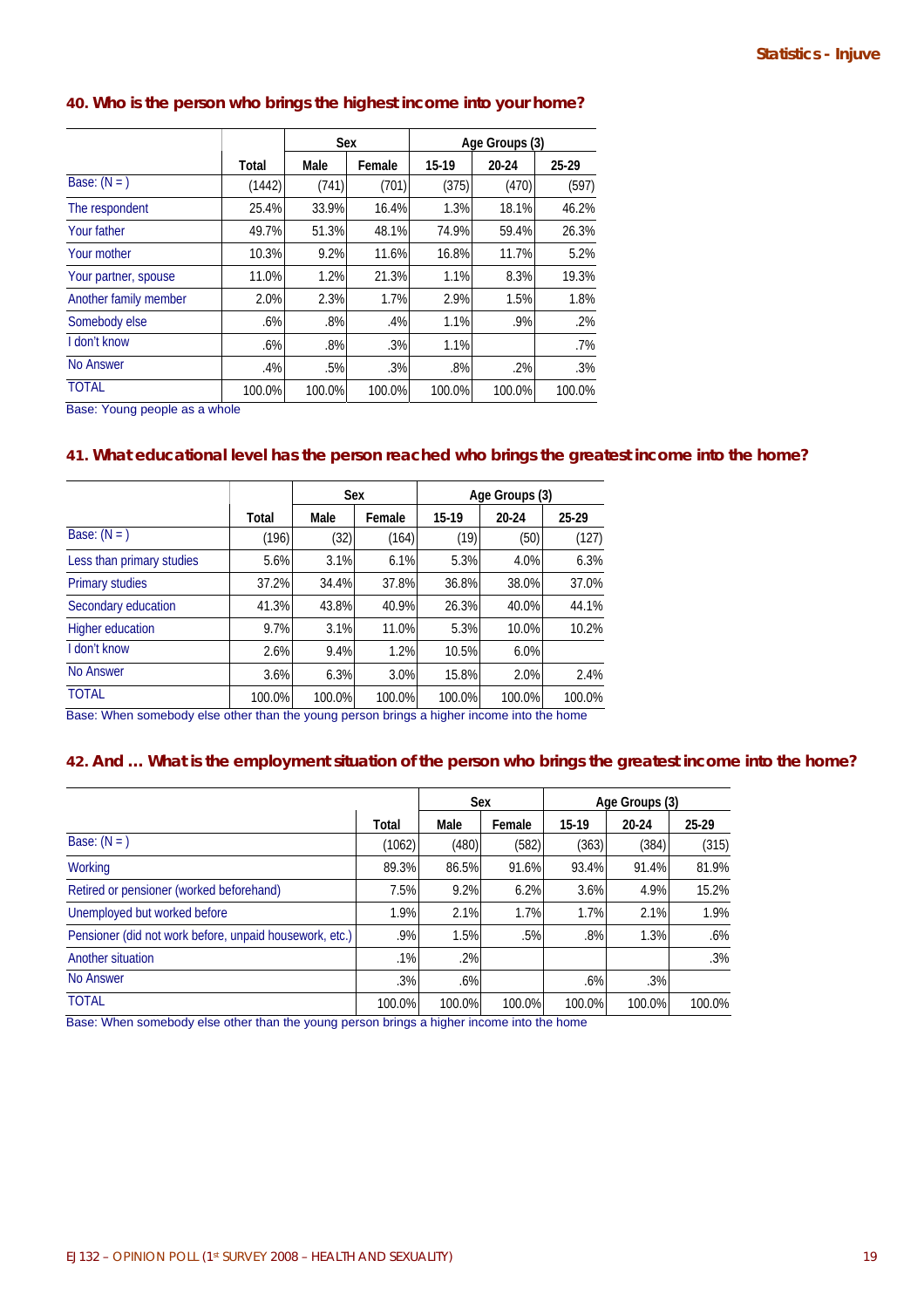# **43. And … What is (was) your current (most recent) job or employment? That is to say …. What exactly do (did) you do in your job?**

|                                                             |        | Sex    |        | Age Groups (3) |        |        |
|-------------------------------------------------------------|--------|--------|--------|----------------|--------|--------|
|                                                             | Total  | Male   | Female | 15-19          | 20-24  | 25-29  |
| Base: $(N = )$                                              | (1048) | (469)  | (579)  | (358)          | (378)  | (312)  |
| Company manager and Public Administration                   | 11.0%  | 11.7%  | 10.4%  | 12.3%          | 10.3%  | 10.3%  |
| Technical and professional, scientific and academic<br>work | 11.0%  | 9.8%   | 11.9%  | 10.9%          | 13.8%  | 7.7%   |
| Technical and professional support work                     | 9.3%   | 8.5%   | 9.8%   | 8.1%           | 9.8%   | 9.9%   |
| Employed in an administrative capacity                      | 2.1%   | 2.3%   | 1.9%   | 2.0%           | 1.9%   | 2.6%   |
| Work in the catering sector and personnel                   | 8.7%   | 9.0%   | 8.5%   | 11.7%          | 8.2%   | 5.8%   |
| Qualified agricultural and fishing sector                   | 5.1%   | 4.3%   | 5.7%   | 4.7%           | 6.3%   | 3.8%   |
| Craftsmanship and qualified work in industry                | 27.7%  | 26.9%  | 28.3%  | 26.0%          | 27.2%  | 30.1%  |
| Machine operator, fitter, etc.                              | 12.9%  | 13.4%  | 12.4%  | 11.7%          | 13.5%  | 13.5%  |
| Unskilled workers                                           | 11.1%  | 12.6%  | 9.8%   | 11.2%          | 7.4%   | 15.4%  |
| <b>Armed Forces</b>                                         | .5%    | .4%    | .5%    | .3%            | .5%    | $.6\%$ |
| <b>No Answer</b>                                            | .9%    | 1.1%   | .7%    | 1.1%           | 1.1%   | $.3\%$ |
| <b>TOTAL</b>                                                | 100.0% | 100.0% | 100.0% | 100.0%         | 100.0% | 100.0% |

Base: When somebody else other than the young person brings a higher income into the home

# **44. And what was your employment situation?**

|                                                                                            |        | Sex    |        |        | Age Groups (3) |        |
|--------------------------------------------------------------------------------------------|--------|--------|--------|--------|----------------|--------|
|                                                                                            | Total  | Male   | Female | 15-19  | 20-24          | 25-29  |
| Base: $(N = )$                                                                             | (1048) | (469)  | (579)  | (358)  | (378)          | (312)  |
| With a fixed salary (a wage, on commission, paid by<br>the day, etc.)                      | 60.1%  | 64.0%  | 57.0%  | 62.8%  | 59.5%          | 57.7%  |
| With a temporary salary, substitute, on supply (a<br>wage, on commission, paid by the day) | 14.5%  | 12.6%  | 16.1%  | 13.1%  | 12.4%          | 18.6%  |
| Company manager or professional with salaried<br>employees                                 | 10.1%  | 9.8%   | 10.4%  | 9.5%   | 11.1%          | 9.6%   |
| Professional or self-employed worker (without salary<br>earners)                           | 13.5%  | 11.9%  | 14.9%  | 11.7%  | 15.3%          | 13.5%  |
| Family carer (without receiving official payment)                                          | .2%    | .2%    | $.2\%$ | .3%    | .3%            |        |
| Member of a cooperative                                                                    | $.2\%$ | .2%    | $.2\%$ | .3%    | .3%            |        |
| Another situation                                                                          | $.3\%$ | .4%    | $.2\%$ | .3%    | .3%            | .3%    |
| <b>No Answer</b>                                                                           | 1.0%   | .9%    | 1.2%   | 2.0%   | .8%            | .3%    |
| <b>TOTAL</b>                                                                               | 100.0% | 100.0% | 100.0% | 100.0% | 100.0%         | 100.0% |

Base: When somebody else other than the young person brings a higher income into the home

# **44a. Do (did) you work in the Public Administration, in a state-owned company, in a private company, in a charity organisation or in domestic service?**

|                                                                                                                                                   |        | Sex    |        | Age Groups (3) |        |        |  |
|---------------------------------------------------------------------------------------------------------------------------------------------------|--------|--------|--------|----------------|--------|--------|--|
|                                                                                                                                                   | Total  | Male   | Female | $15-19$        | 20-24  | 25 29  |  |
| Base: $(N = )$                                                                                                                                    | (782)  | (359)  | (423)  | (272)          | (272)  | (238)  |  |
| <b>Public Administration</b>                                                                                                                      | 14.8%  | 14.2%  | 15.4%  | 15.1%          | 17.3%  | 11.8%  |  |
| State- / publicly-owned company                                                                                                                   | 2.6%   | 2.8%   | 2.4%   | 1.8%           | 3.7%   | 2.1%   |  |
| Private company                                                                                                                                   | 79.7%  | 79.7%  | 79.7%  | 77.6%          | 77.6%  | 84.5%  |  |
| Charity organisation                                                                                                                              | .1%    | .3%    |        |                | .4%    |        |  |
| Domestic service                                                                                                                                  | 1.7%   | 1.9%   | 1.4%   | 2.9%           | .4%    | 1.7%   |  |
| No Answer                                                                                                                                         | 1.2%   | 1.1%   | 1.2%   | 2.6%           | .7%    |        |  |
| <b>TOTAL</b><br><b>IN</b> a compatible to a contract and contract the contract of the contract of the contract of the contract of the contract of | 100.0% | 100.0% | 100.0% | 100.0%         | 100.0% | 100.0% |  |

Base: When a salaried worker brings a higher income into the home than the young person